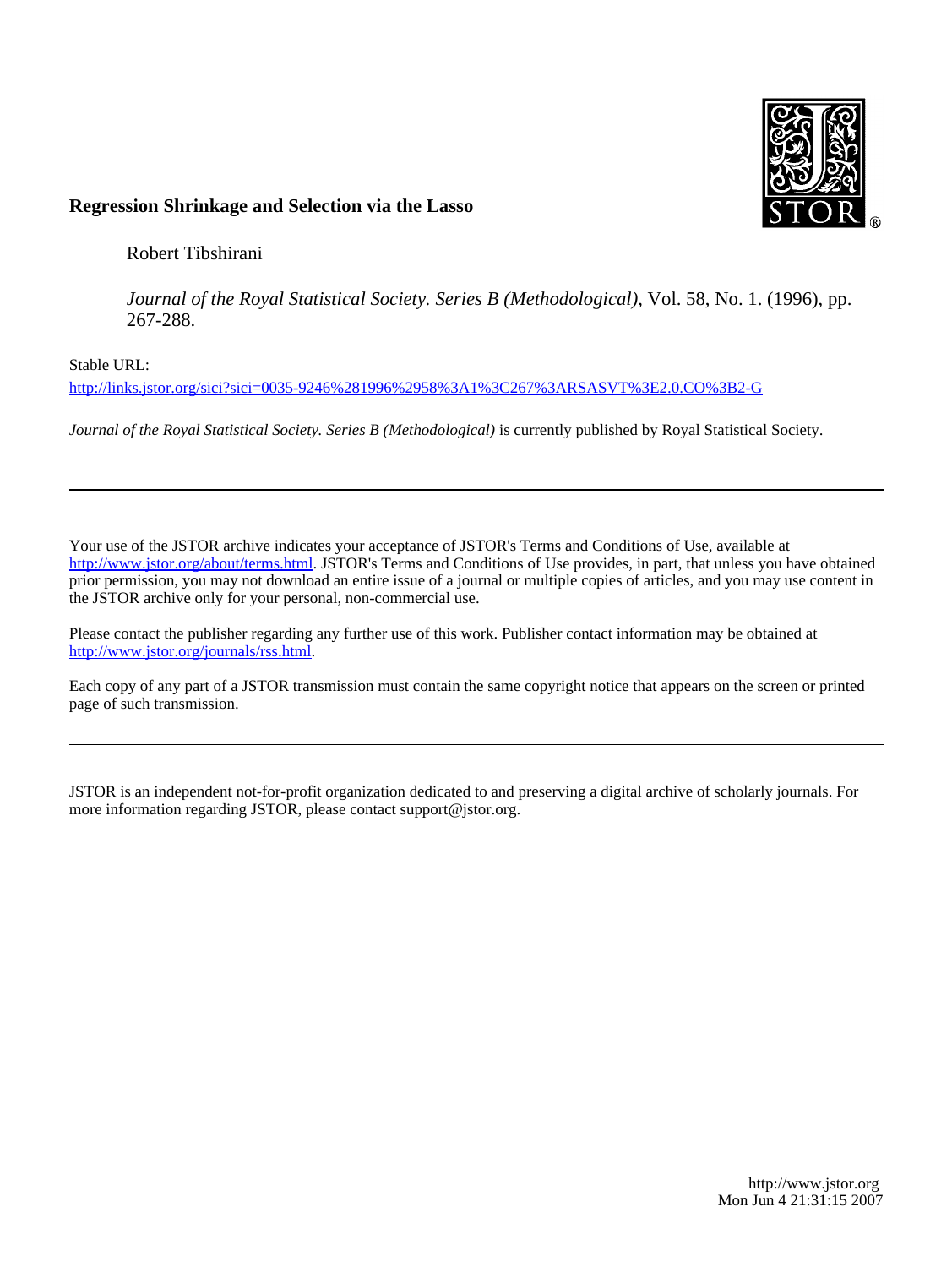# **Regression Shrinkage and Selection via the Lasso**

#### By ROBERT TIBSHIRANIt

#### *University of Toronto, Canada*

#### [Received January 1994. Revised January 19951

#### SUMMARY

We propose a new method for estimation in linear models. The 'lasso' minimizes the residual sum of squares subject to the sum of the absolute value of the coefficients being less than a constant. Because of the nature of this constraint it tends to produce some coefficients that are exactly **0** and hence gives interpretable models. Our simulation studies suggest that the lasso enjoys some of the favourable properties of both subset selection and ridge regression. It produces interpretable models like subset selection and exhibits the stability of ridge regression. There is also an interesting relationship with recent work in adaptive function estimation by Donoho and Johnstone. The lasso idea is quite general and can be applied in a variety of statistical models: extensions to generalized regression models and tree-based models are briefly described.

*Keywords:* QUADRATIC PROGRAMMING; REGRESSION, SHRINKAGE; SUBSET SELECTION

# 1. INTRODUCTION

Consider the usual regression situation: we have data  $(x^i, y_i)$ ,  $i = 1, 2, \ldots, N$ , where  $\mathbf{x}^i = (x_{i1}, \ldots, x_{in})^\text{T}$  and  $y_i$  are the regressors and response for the *i*th observation. The ordinary least squares (OLS) estimates are obtained by minimizing the residual squared error. There are two reasons why the data analyst is often not satisfied with the OLS estimates. The first is prediction accuracy: the OLS estimates often have low bias but large variance; prediction accuracy can sometimes be improved by shrinking or setting to 0 some coefficients. By doing so we sacrifice a little bias to reduce the variance of the predicted values and hence may improve the overall prediction accuracy. The second reason is interpretation. With a large number of predictors, we often would like to determine a smaller subset that exhibits the strongest effects.

The two standard techniques for improving the OLS estimates, subset selection and ridge regression, both have drawbacks. Subset selection provides interpretable models but can be extremely variable because it is a discrete process— regressors are either retained or dropped from the model. Small changes in the data can result in very different models being selected and this can reduce its prediction accuracy. Ridge regression is a continuous process that shrinks coefficients and hence is more stable: however, it does not set any coefficients to 0 and hence does not give an easily interpretable model.

We propose a new technique, called the *lasso*, for 'least absolute shrinkage and selection operator'. It shrinks some coefficients and sets others to 0, and hence tries to retain the good features of both subset selection and ridge regression.

*tAddress for correspondence:* Department of Preventive Medicine and Biostatistics, and Department of Statistics, University of Toronto, 12 Queen's Park Crescent West, Toronto, Ontario, M5S 1A8, Canada. E-mail: tibs@utstat.toronto.edu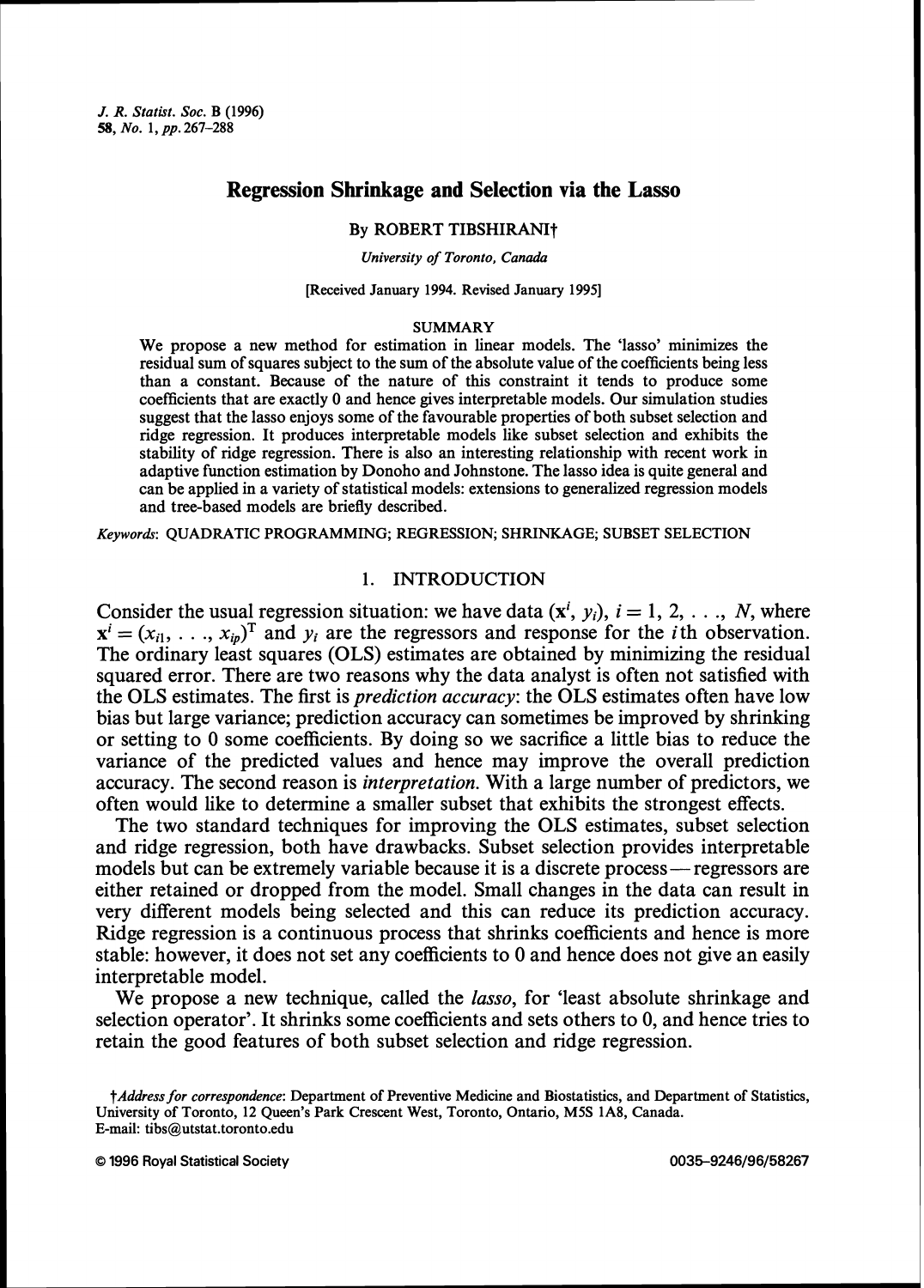In Section 2 we define the lasso and look at some special cases. A real data example is given in Section **3,** while in Section 4 we discuss methods for estimation of prediction error and the lasso shrinkage parameter. A Bayes model for the lasso is briefly mentioned in Section 5. We describe the lasso algorithm in Section 6. Simulation studies are described in Section 7. Sections 8 and 9 discuss extensions to generalized regression models and other problems. Some results on soft thresholding and their relationship to the lasso are discussed in Section 10, while Section 11 contains a summary and some discussion.

#### 2. THE **LASSO**

#### 2.1. Definition

Suppose that we have data  $(x^i, y_i)$ ,  $i = 1, 2, \ldots, N$ , where  $x^i = (x_{i1}, \ldots, x_{ip})^T$  are the predictor variables and  $y_i$  are the responses. As in the usual regression set-up, we assume either that the observations are independent or that the  $y_i$ s are conditionally independent given the  $x_{ij}$ s. We assume that the  $x_{ij}$  are standardized so that  $\sum_i x_{ij}/N$ <br>= 0,  $\sum_i x_{ii}^2/N$  = 1.

Letting  $\hat{\beta} = (\hat{\beta}_1, \ldots, \hat{\beta}_n)^T$ , the lasso estimate  $(\hat{\alpha}, \hat{\beta})$  is defined by

$$
(\hat{\alpha}, \hat{\beta}) = \arg \min \left\{ \sum_{i=1}^{N} \left( y_i - \alpha - \sum_{j} \beta_j x_{ij} \right)^2 \right\} \qquad \text{subject to } \sum_{j} |\beta_j| \leq t. \tag{1}
$$

Here  $t \ge 0$  is a tuning parameter. Now, for all t, the solution for  $\alpha$  is  $\hat{\alpha} = \bar{y}$ . We can assume without loss of generality that  $\bar{v} = 0$  and hence omit  $\alpha$ .

Computation of the solution to equation (1) is a quadratic programming problem with linear inequality constraints. We describe some efficient and stable algorithms for this problem in Section 6.

The parameter  $t \geq 0$  controls the amount of shrinkage that is applied to the estimates. Let  $\hat{\beta}^{\circ}$  be the full least squares estimates and let  $t_0 = \Sigma |\hat{\beta}^{\circ}|$ . Values of  $t < t_0$  will cause shrinkage of the solutions towards 0, and some coefficients may be exactly equal to 0. For example, if  $t = t_0/2$ , the effect will be roughly similar to finding the best subset of size  $p/2$ . Note also that the design matrix need not be of full rank. In Section 4 we give some data-based methods for estimation of t.

The motivation for the lasso came from an interesting proposal of Breiman (1993). Breiman's non-negative garotte minimizes

$$
\sum_{i=1}^{N} \left( y_i - \alpha - \sum_j c_j \hat{\beta}_j^{\circ} x_{ij} \right)^2 \qquad \text{subject to } c_j \geq 0, \quad \sum c_j \leq t. \tag{2}
$$

The garotte starts with the OLS estimates and shrinks them by non-negative factors whose sum is constrained. In extensive simulation studies, Breiman showed that the garotte has consistently lower prediction error than subset selection and is competitive with ridge regression except when the true model has many small nonzero coefficients.

**A** drawback of the garotte is that its solution depends on both the sign and the magnitude of the OLS estimates. In overfit or highly correlated settings where the OLS estimates behave poorly, the garotte may suffer as a result. In contrast, the lasso avoids the explicit use of the OLS estimates.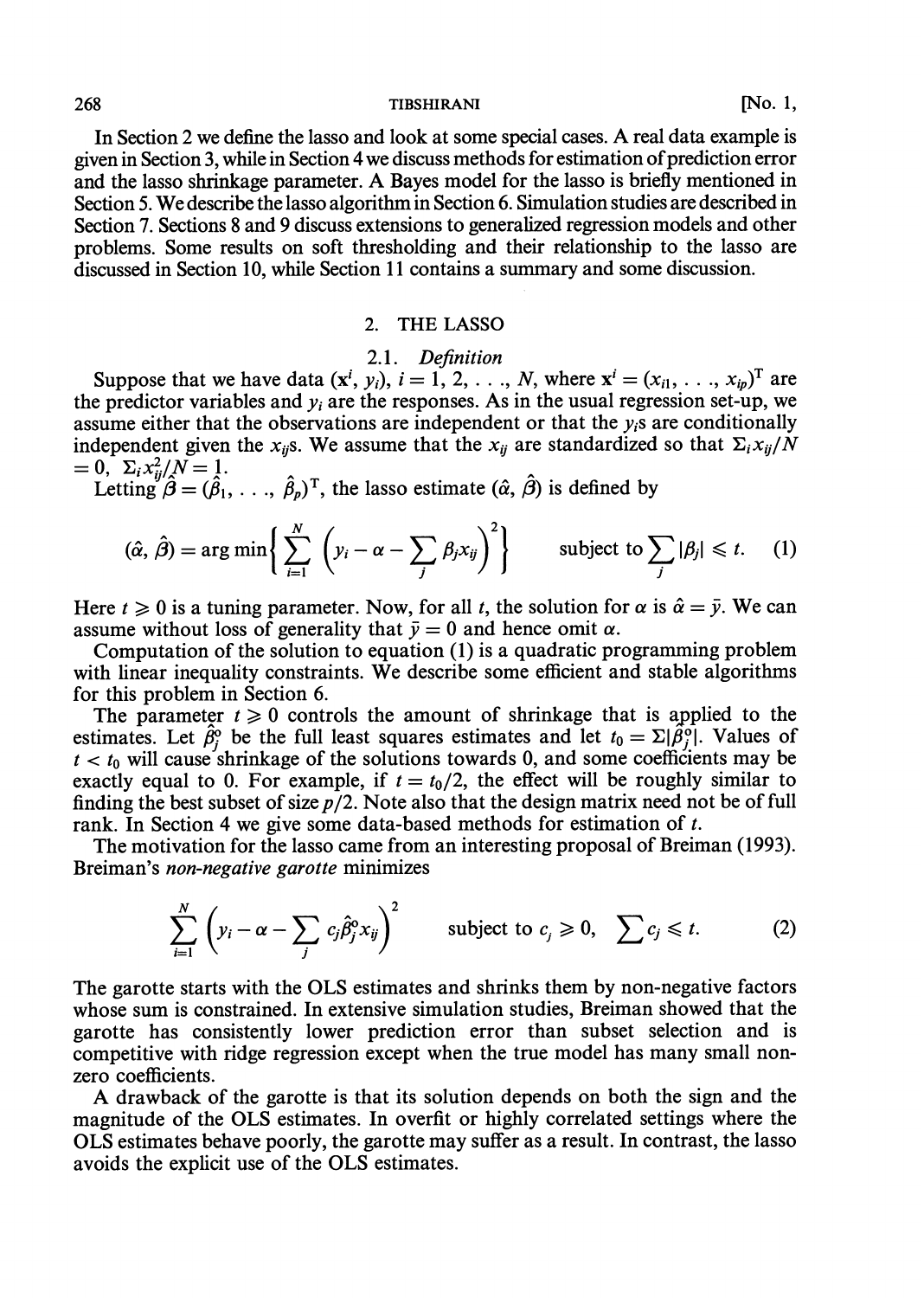Frank and Friedman (1993) proposed using a bound on the  $L<sup>q</sup>$ -norm of the parameters, where  $q$  is some number greater than or equal to 0; the lasso corresponds to  $q = 1$ . We discuss this briefly in Section 10.

# 2.2. *Orthonormal Design Case*

Insight about the nature of the shrinkage can be gleaned from the orthonormal design case. Let X be the  $n \times p$  design matrix with *ij*th entry  $x_{ij}$ , and suppose that  $X^TX = I$ , the identity matrix.

The solutions to equation (1) are easily shown to be

$$
\hat{\beta}_j = \text{sign}(\hat{\beta}_j^{\circ}) (|\hat{\beta}_j^{\circ}| - \gamma)^{+}
$$
\n(3)

where  $\gamma$  is determined by the condition  $\Sigma|\hat{\beta}_j| = t$ . Interestingly, this has exactly the same form as the soft shrinkage proposals of Donoho and Johnstone (1994) and Donoho *et al.* (1995), applied to wavelet coefficients in the context of function estimation. The connection between soft shrinkage and a minimum  $L_1$ -norm penalty was also pointed out by Donoho *et al.* (1992) for non-negative parameters in the context of signal or image recovery. We elaborate more on this connection in Section 10.

In the orthonormal design case, best subset selection of size  $k$  reduces to choosing the  $k$  largest coefficients in absolute value and setting the rest to 0. For some choice of  $\lambda$  this is equivalent to setting  $\hat{\beta}_j = \hat{\beta}_j^{\circ}$  if  $|\hat{\beta}_j^{\circ}| > \lambda$  and to 0 otherwise. Ridge regression minimizes

$$
\sum_{i=1}^N \left( y_i - \sum_j \beta_j x_{ij} \right)^2 + \lambda \sum_j \beta_j^2
$$

or, equivalently, minimizes

$$
\sum_{i=1}^{N} \left( y_i - \sum_{j} \beta_j x_{ij} \right)^2 \qquad \text{subject to } \sum \beta_j^2 \leq t. \tag{4}
$$

The ridge solutions are

$$
\frac{1}{1+\gamma}\,\hat{\beta}_j^{\mathrm{o}}
$$

where  $\gamma$  depends on  $\lambda$  or *t*. The garotte estimates are

$$
\left(1-\frac{\gamma}{\hat{\beta}_j^{\circ 2}}\right)^+\hat{\beta}_j^{\circ}.
$$

Fig. 1 shows the form of these functions. Ridge regression scales the coefficients by a constant factor, whereas the lasso translates by a constant factor, truncating at 0. The garotte function is very similar to the lasso, with less shrinkage for larger coefficients. As our simulations will show, the differences between the lasso and garotte can be large when the design is not orthogonal.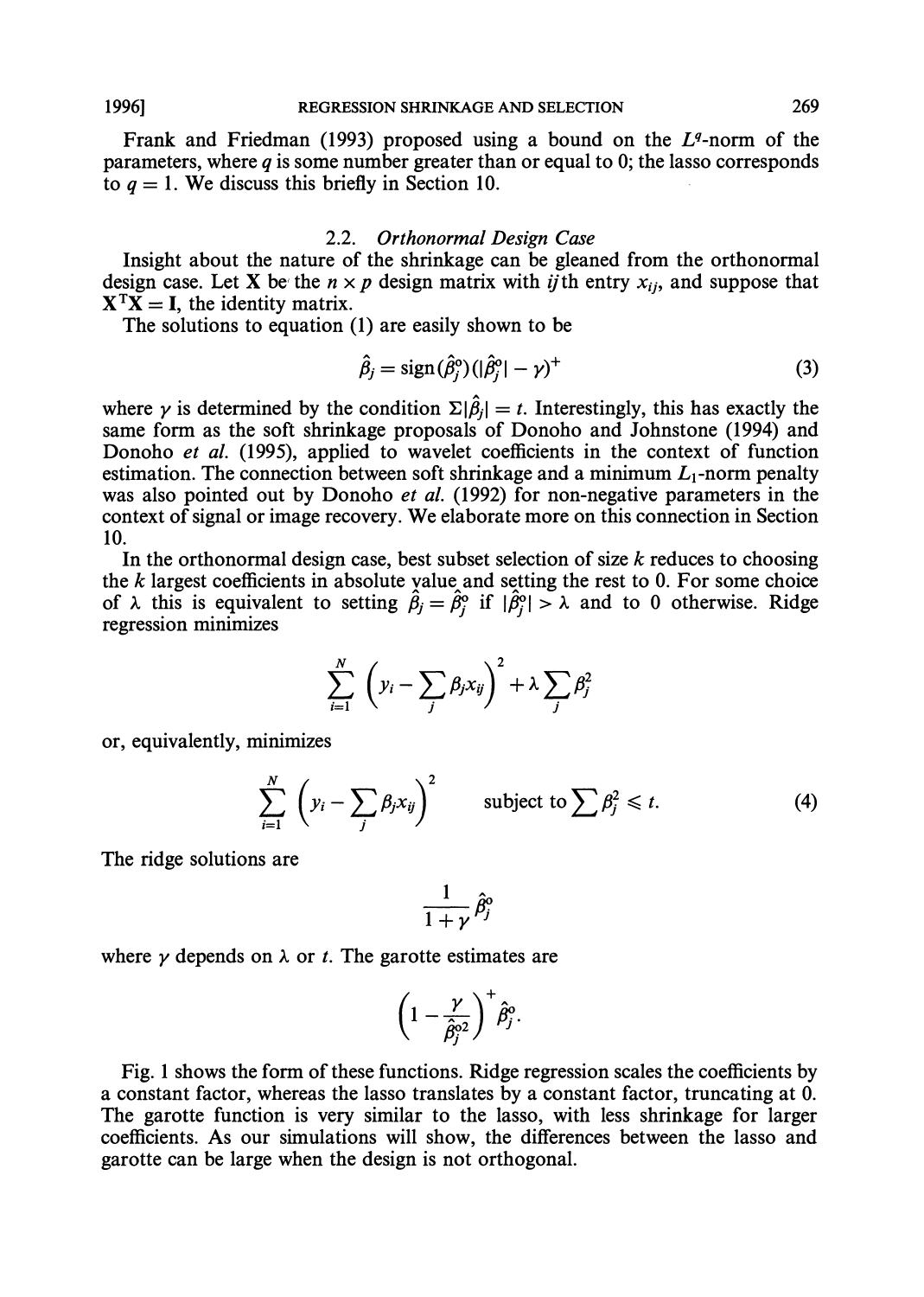#### 2.3. Geometry of Lasso

It is clear from Fig. 1 why the lasso will often produce coefficients that are exactly 0. Why does this happen in the general (non-orthogonal) setting? And why does it not occur with ridge regression, which uses the constraint  $\sum \beta_j^2 \leq t$  rather than  $\Sigma|\beta_j| \le t$ ? Fig. 2 provides some insight for the case  $p = 2$ .<br>The criterion  $\Sigma_{i=1}^N (y_i - \Sigma_j \beta_j x_{ij})^2$  equals the quadratic function

$$
(\boldsymbol{\beta} - \hat{\boldsymbol{\beta}}^{\mathrm{o}})^{\mathrm{T}} \mathbf{X}^{\mathrm{T}} \mathbf{X} (\boldsymbol{\beta} - \hat{\boldsymbol{\beta}}^{\mathrm{o}})
$$

(plus a constant). The elliptical contours of this function are shown by the full curves in Fig. 2(a); they are centred at the OLS estimates; the constraint region is the rotated square. The lasso solution is the first place that the contours touch the square, and this will sometimes occur at a corner, corresponding to a zero coefficient. The picture for ridge regression is shown in Fig. 2(b): there are no corners for the contours to hit and hence zero solutions will rarely result.

An interesting question emerges from this picture: can tbe signs of the lasso estimates be different from those of the least squares estimates  $\hat{\beta}_j^{\circ}$ ? Since the variables are standardized, when  $p = 2$  the principal axes of the contours are at  $\pm 45^{\circ}$  to the co-ordinate axes, and we can show that the contours must contact the square in the same quadrant that contains  $\hat{\beta}^{\circ}$ . However, when  $p > 2$  and there is at least moderate correlation in the data, this need not be true. Fig. 3 shows an example in three dimensions. The view in Fig. 3(b) confirms that the ellipse touches the constraint region in an octant different from the octant in which its centre lies.



Fig. 1. (a) Subset regression, (b) ridge regression, (c) the lasso and (d) the garotte: ——, form of coefficient shrinkage in the orthonormal design case; ...........,  $45^{\circ}$ -line for reference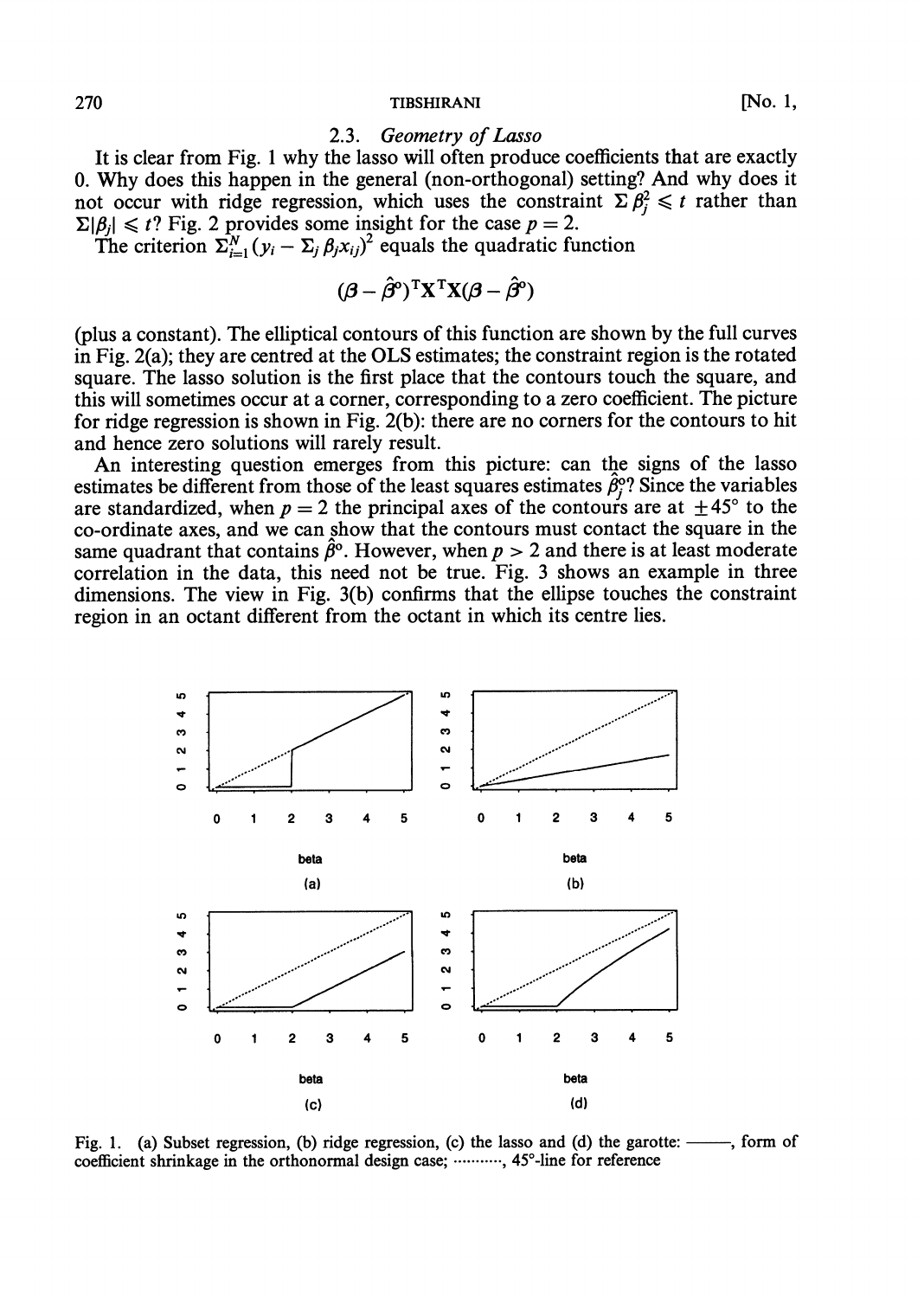

**Fig. 2. Estimation picture for (a) the lasso and (b) ridge regression** 



**Fig. 3. (a) Example in which the lasso estimate falls in an octant different from the overall least squares estimate; (b) overhead view** 

Whereas the garotte retains the sign of each  $\hat{\beta}_j^{\circ}$ , the lasso can change signs. Even in cases where the lasso estimate has the same sign vector as the garotte, the presence of the OLS estimates in the garotte can make it behave differently. The model  $\Sigma c_j \hat{\beta}_i^{\circ} x_{ij}$  with constraint  $\Sigma c_j \leq t$  can be written as  $\Sigma \beta_j x_{ij}$  with constraint  $\Sigma \beta_j / \hat{\beta}_j^0 \leq t$ . If for example  $p = 2$  and  $\hat{\beta}_1^o > \hat{\beta}_2^o > 0$  then the effect would be to stretch the square in Fig. 2(a) horizontally. As a result, larger values of  $\beta_1$  and smaller values of  $\beta_2$  will be favoured by the garotte.

#### 2.4. *More on Two-predictor Case*

Suppose, that  $p = 2$ , and assume without loss of generality that the least squares estimates  $\hat{\beta}_i^o$  are both positive. Then we can show that the lasso estimates are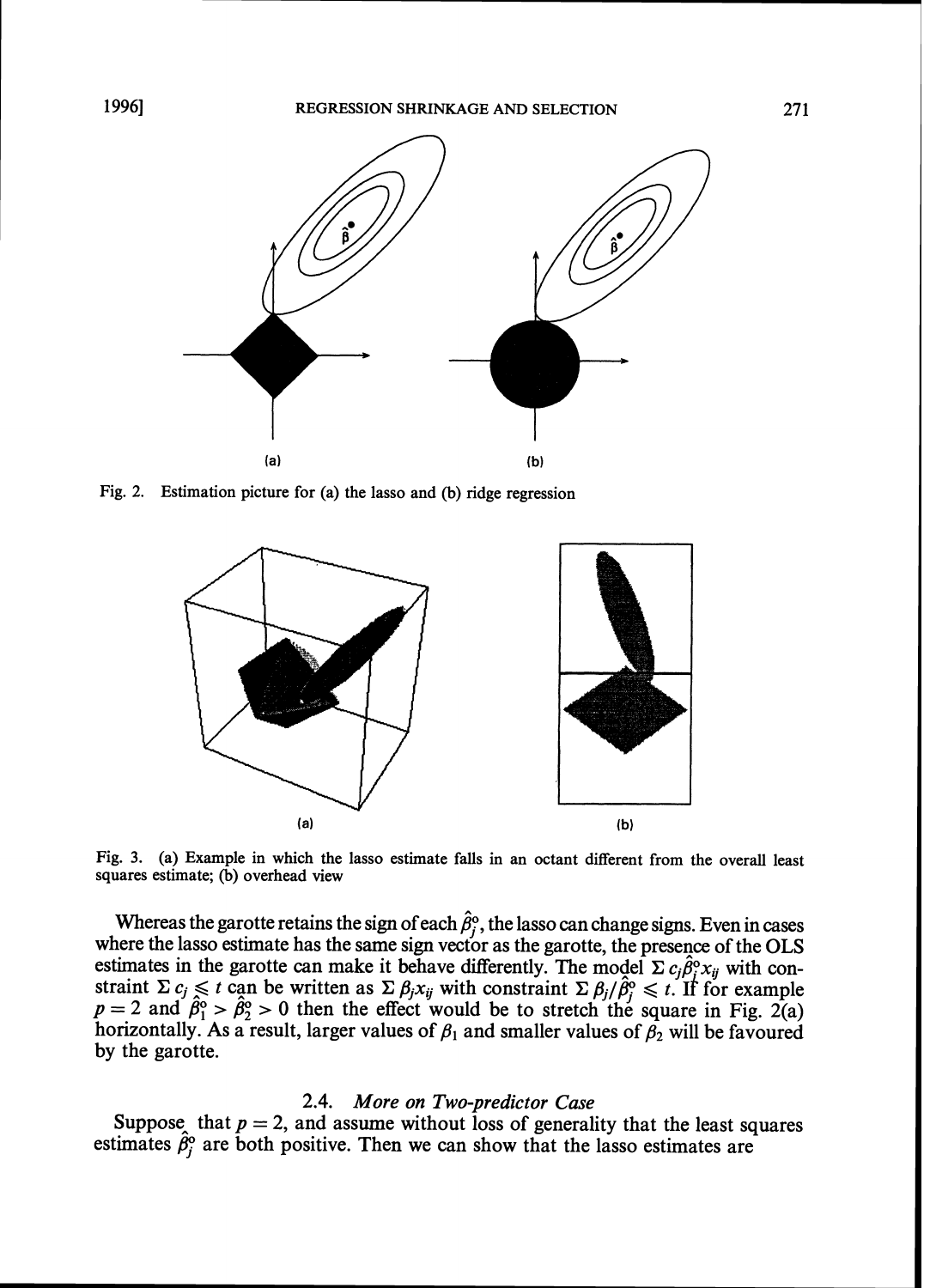

Fig. 4. Lasso (----) and ridge regression  $(- - -)$  for the two-predictor example: the curves show the  $(\hat{\beta}_1, \hat{\beta}_2)$  pairs as the bound on the lasso or ridge parameters is varied; starting with the bottom broken curve and moving upwards, the correlation  $\rho$  is 0, 0.23, 0.45, 0.68 and 0.90

$$
\hat{\beta} = (\hat{\beta}_j^{\circ} - \gamma)^{+} \tag{5}
$$

where  $\gamma$  is chosen so that  $\hat{\beta}_1 + \hat{\beta}_2 = t$ . This formula holds for  $t \leq \hat{\beta}_1^{\circ} + \hat{\beta}_2^{\circ}$  and is valid even if the predictors are correlated. Solving for  $\gamma$  yields

$$
\hat{\beta}_1 = \left(\frac{t}{2} + \frac{\hat{\beta}_1^{\circ} - \hat{\beta}_2^{\circ}}{2}\right)^+, \n\hat{\beta}_2 = \left(\frac{t}{2} - \frac{\hat{\beta}_1^{\circ} - \hat{\beta}_2^{\circ}}{2}\right)^+.
$$
\n(6)

In contrast, the form of ridge regression shrinkage depends on the correlation of the predictors. Fig. 4 shows an example. We generated 100 data points from the model  $y = 6x_1 + 3x_2$  with no noise. Here  $x_1$  and  $x_2$  are standard normal variates with correlation  $\rho$ . The curves in Fig. 4 show the ridge and lasso estimates as the bounds on  $\beta_1^2 + \beta_2^2$  and  $|\beta_1| + |\beta_2|$  are varied. For all values of  $\rho$  the lasso estimates follow the full curve. The ridge estimates (broken curves) depend on  $\rho$ . When  $\rho = 0$  ridge regression does proportional shrinkage. However, for larger values of  $\rho$  the ridge estimates are shrunken differentially and can even increase a little as the bound is decreased. As pointed out by Jerome Friedman, this is due to the tendency of ridge regression to try to make the coefficients equal to minimize their squared norm.

# 2.5. Standard Errors

Since the lasso estimate is a non-linear and non-differentiable function of the response values even for a fixed value of  $t$ , it is difficult to obtain an accurate estimate of its standard error. One approach is via the bootstrap: either  $t$  can be fixed or we may optimize over t for each bootstrap sample. Fixing t is analogous to selecting a best subset, and then using the least squares standard error for that subset.

An approximate closed form estimate may be derived by writing the penalty  $\Sigma|\beta_i|$ as  $\sum \beta_i^2/|\beta_i|$ . Hence, at the lasso estimate  $\tilde{\beta}$ , we may approximate the solution by a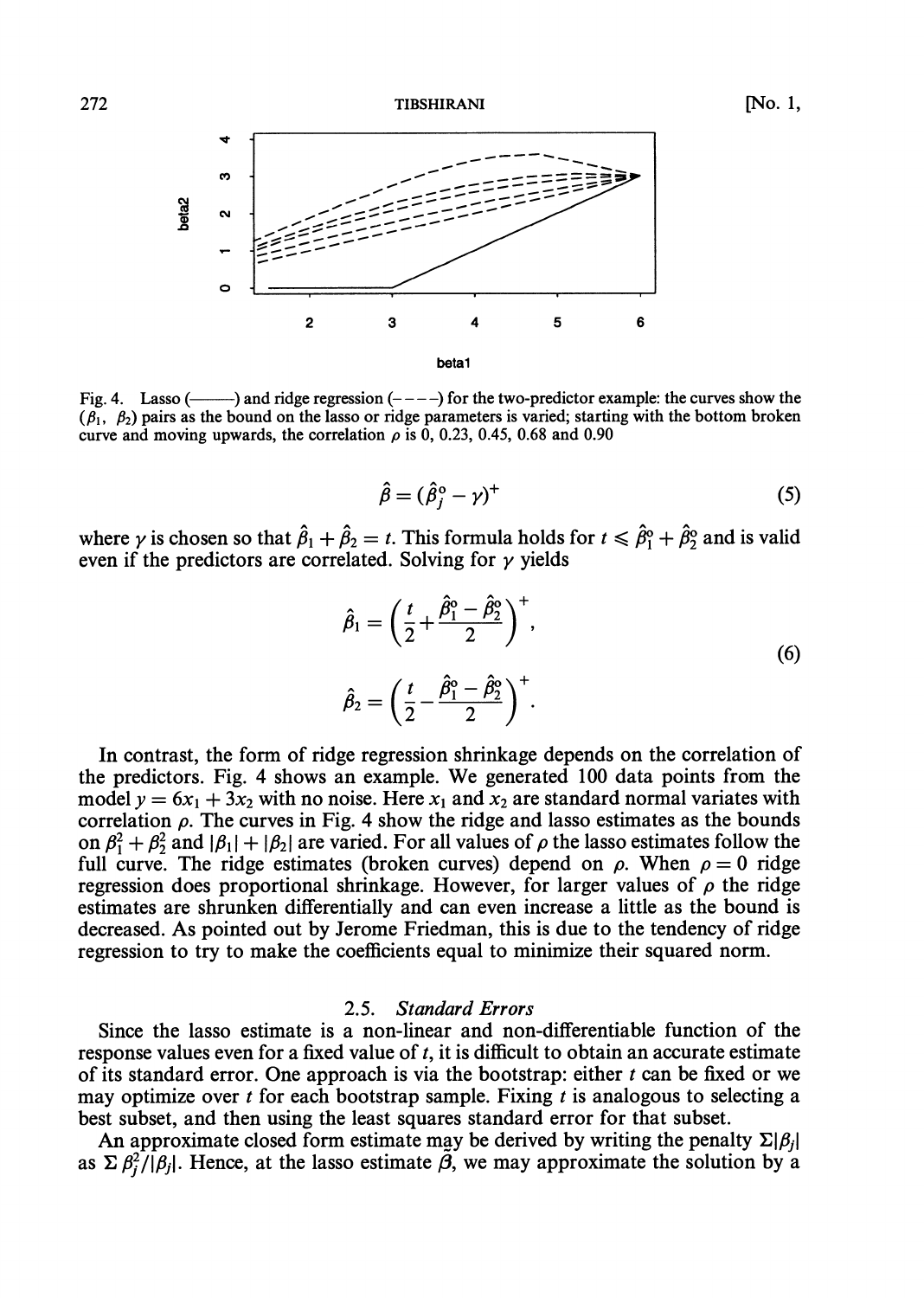ridge regression of the form  $\beta^* = (X^TX + \lambda W^-)^{-1}X^Ty$  where W is a diagonal matrix with diagonal elements  $|\tilde{\beta}_i|$ , W<sup>-</sup> denotes the generalized inverse of W and  $\lambda$  is chosen so that  $\Sigma |\beta_i|^* = t$ . The covariance matrix of the estimates may then be approximated by

$$
(\mathbf{X}^{\mathrm{T}}\mathbf{X} + \lambda \mathbf{W}^{-})^{-1}\mathbf{X}^{\mathrm{T}}\mathbf{X}(\mathbf{X}^{\mathrm{T}}\mathbf{X} + \lambda \mathbf{X}^{-})^{-1}\hat{\sigma}^{2},\tag{7}
$$

where  $\hat{\sigma}^2$  is an estimate of the error variance. A difficulty with this formula is that it gives an estimated variance of 0 for predictors with  $\hat{\beta}_i = 0$ .

This approximation also suggests an iterated ridge regression algorithm for computing the lasso estimate itself, but this turns out to be quite inefficient. However, it is useful for selection of the lasso parameter  $t$  (Section 4).

# 3. EXAMPLE-PROSTATE CANCER DATA

The prostate cancer data come from a study by Stamey *et* al. (1989) that examined the correlation between the level of prostate specific antigen and a number of clinical measures, in men who were about to receive a radical prostatectomy. The factors were  $log(cancer$  volume) (lcavol),  $log(prostate$  weight) (lweight), age, log(benign prostatic hyperplasia amount) (lbph), seminal vesicle invasion (svi), log(capsular penetration) (lcp), Gleason score (gleason) and percentage Gleason scores 4 or 5 (pgg45). We fit a linear model to log(prostate specific antigen) (lpsa) after first standardizing the predictors.



Fig. 5. Lasso shrinkage of coefficients in the prostate cancer example: each curve represents a coefficient (labelled on the right) as a function of the (scaled) lasso parameter  $s = t/\Sigma |\beta_i^{\circ}|$  (the intercept is not plotted); the broken line represents the model for  $\hat{s} = 0.44$ , selected by generalized cross-validation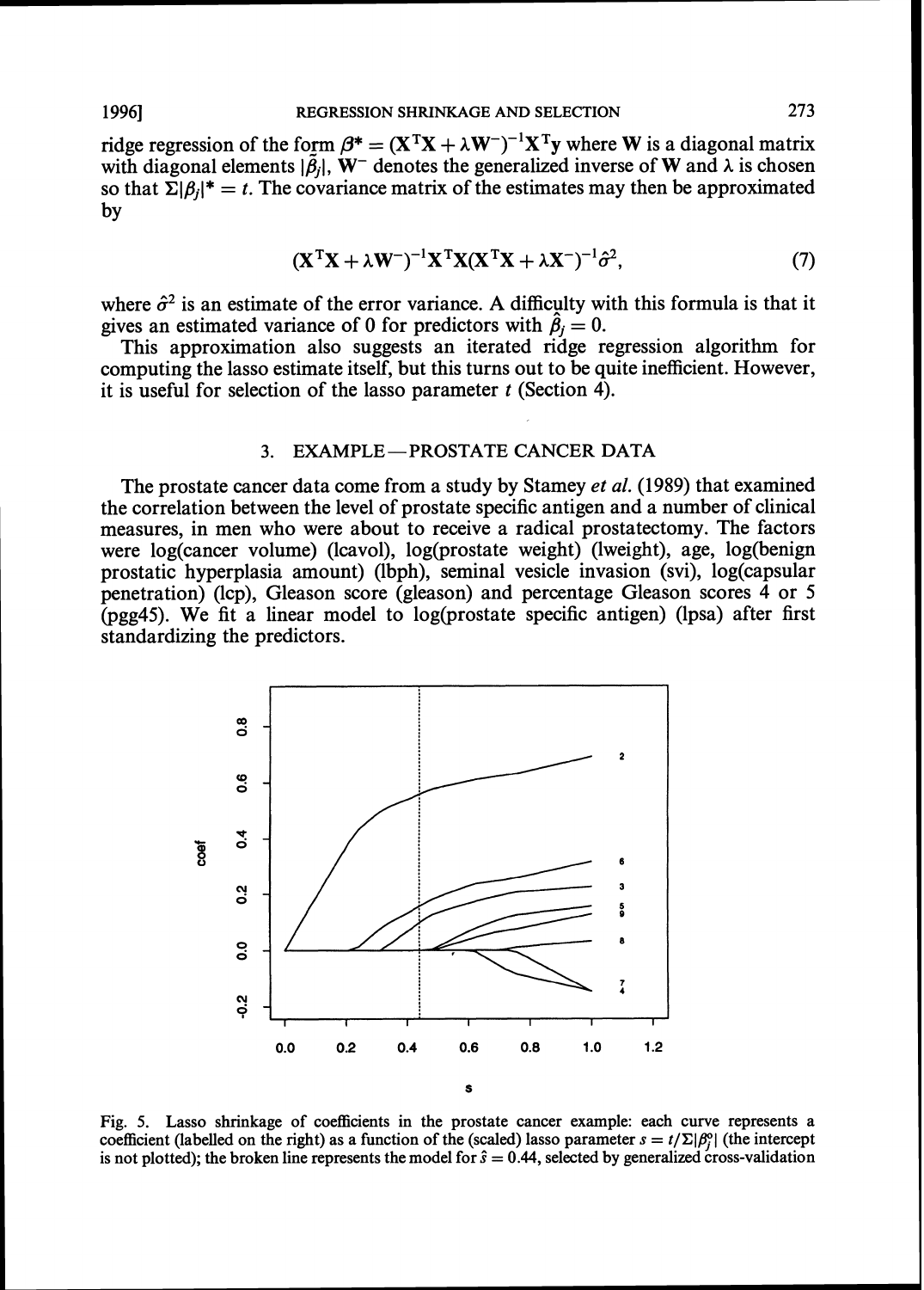274 **TIBSHIRANI** TIBSHIRANI [No. 1,

Fig. 5 shows the lasso estimates as a function of standardized bound  $s = t/\Sigma |\hat{\beta}_j^{\circ}|$ .<br>Notice that the absolute value of each coefficient tends to 0 as *s* goes to 0. In this example, the curves decrease in a monotone fashion to 0, but this does not always happen in general. This lack of monotonicity is shared by ridge regression and subset regression, where for example the best subset of size 5 may not contain the best subset of size 4. The vertical broken line represents the model for  $\hat{s} = 0.44$ , the optimal value selected by generalized cross-validation. Roughly, this corresponds to keeping just under half of the predictors.

Table 1 shows the results for the full least squares, best subset and lasso procedures. Section 7.1 gives the details of the best subset procedure that was used. The lasso gave non-zero coefficients to lcavol, lweight and svi; subset selection chose the same three predictors. Notice that the coefficients and 2-scores for the selected predictors from subset selection tend to be larger than the full model values: this is common with positively correlated predictors. However, the lasso shows the opposite effect, as it shrinks the coefficients and 2-scores from their full model values.

The standard errors in the penultimate column were estimated by bootstrap resampling of residuals from the full least squares fit. The standard errors were computed by fixing  $\hat{s}$  at its optimal value 0.44 for the original data set. Table 2

| <b>Predictor</b> | Least squares results |                          | <b>Subset selection results</b> |                      | Lasso results |         |             |                          |         |
|------------------|-----------------------|--------------------------|---------------------------------|----------------------|---------------|---------|-------------|--------------------------|---------|
|                  | Coefficient           | <b>Standard</b><br>error | Z-score                         | Coefficient Standard | error         | Z-score | Coefficient | <b>Standard</b><br>error | Z-score |
| 1 intept         | 2.48                  | 0.07                     | 34.46                           | 2.48                 | 0.07          | 34.05   | 2.48        | 0.07                     | 35.43   |
| 2 lcavol         | 0.69                  | 0.10                     | 6.68                            | 0.65                 | 0.09          | 7.39    | 0.56        | 0.09                     | 6.22    |
| 3 lweight        | 0.23                  | 0.08                     | 2.67                            | 0.25                 | 0.07          | 3.39    | 0.10        | 0.07                     | 1.43    |
| 4 age            | $-0.15$               | 0.08                     | $-1.76$                         | 0.00                 | 0.00          |         | 0.00        | 0.01                     | 0.00    |
| 5 lbph           | 0.16                  | 0.08                     | 1.83                            | 0.00                 | 0.00          |         | 0.00        | 0.04                     | 0.00    |
| 6 svi            | 0.32                  | 0.10                     | 3.14                            | 0.28                 | 0.09          | 3.18    | 0.16        | 0.09                     | 1.78    |
| $7 \text{ lcp}$  | $-0.15$               | 0.13                     | $-1.16$                         | 0.00                 | 0.00          |         | 0.00        | 0.03                     | 0.00    |
| 8 gleason        | 0.03                  | 0.11                     | 0.29                            | 0.00                 | 0.00          |         | 0.00        | 0.02                     | 0.00    |
| $9$ pgg $45$     | 0.13                  | 0.12                     | 1.02                            | 0.00                 | 0.00          |         | 0.00        | 0.03                     | 0.00    |

TABLE **1**  *Results for the prostate cancer example* 

TABLE 2 *Standard error estimates for the prostate cancer example* 

| Predictor | Coefficient | <b>Bootstrap standard error</b> | Standard error |                   |  |
|-----------|-------------|---------------------------------|----------------|-------------------|--|
|           |             | Fixed t                         | Varying t      | approximation (7) |  |
| 1 intept  | 2.48        | 0.07                            | 0.07           | 0.07              |  |
| 2 lcavol  | 0.56        | 0.08                            | 0.10           | 0.09              |  |
| 3 lweight | 0.10        | 0.06                            | 0.08           | 0.06              |  |
| 4 age     | 0.00        | 0.04                            | 0.05           | 0.00              |  |
| 5 lbph    | 0.00        | 0.04                            | 0.07           | 0.00              |  |
| 6 svi     | 0.16        | 0.09                            | 0.09           | 0.07              |  |
| 7 lcp     | 0.00        | 0.03                            | 0.07           | 0.00              |  |
| 8 gleason | 0.00        | 0.02                            | 0.05           | 0.00              |  |
| 9 pgg45   | 0.00        | 0.03                            | 0.06           | 0.00              |  |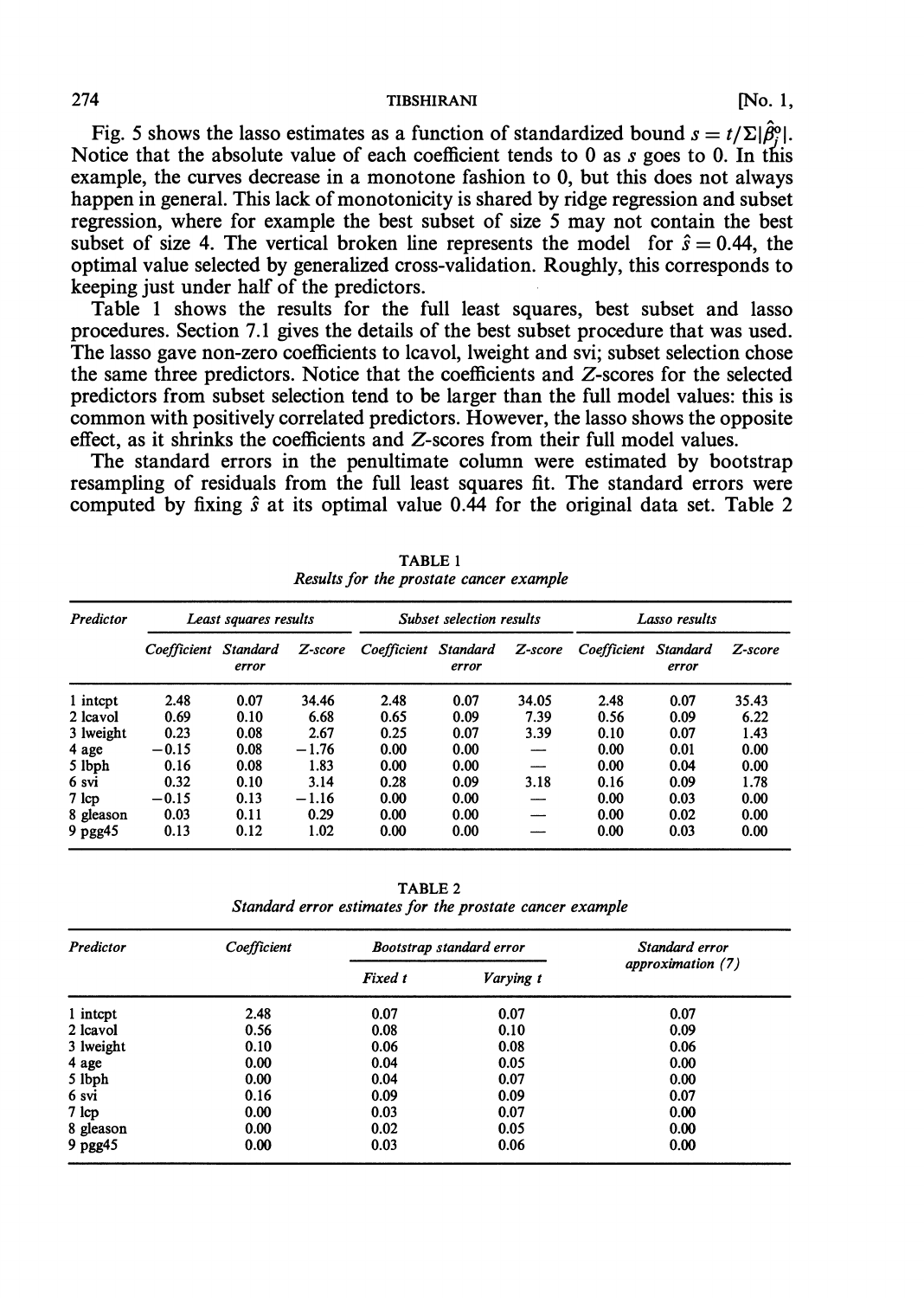

Fig. 6. Box plots of 200 bootstrap values of the lasso coefficient estimates for the eight predictors in the prostate cancer example

compares the ridge approximation formula (7) with the fixed *t* bootstrap, and the bootstrap in which *t* was re-estimated for each sample. The ridge formula gives a fairly good approximation to the fixed *t* bootstrap, except for the zero coefficients. Allowing *t* to vary incorporates an additional source of variation and hence gives larger standard error estimates. Fig. 6 shows box plots of 200 bootstrap replications of the lasso estimates, with  $\hat{s}$  fixed at the estimated value 0.44. The predictors whose estimated coefficient is 0 exhibit skewed bootstrap distributions. The central 90% percentile intervals (fifth and 95th percentiles of the bootstrap distributions) all contained the value 0, with the exceptions of those for lcavol and svi.

#### 4. PREDICTION ERROR AND ESTIMATION OF *t*

In this section we describe three methods for the estimation of the lasso parameter *t:* cross-validation, generalized cross-validation and an analytical unbiased estimate of risk. Strictly speaking the first two methods are applicable in the 'X-random' case, where it is assumed that the observations  $(X, Y)$  are drawn from some unknown distribution, and the third method applies to the  $X$ -fixed case. However, in real problems there is often no clear distinction between the two scenarios and we might simply choose the most convenient method.

Suppose that

$$
Y = \eta(X) + \epsilon
$$

where  $E(\epsilon) = 0$  and  $var(\epsilon) = \sigma^2$ . The mean-squared error of an estimate  $\hat{\eta}(X)$  is defined by

$$
ME = E\{\hat{\eta}(X) - \eta(X)\}^2,
$$

the expected value taken over the joint distribution of X and Y, with  $\hat{\eta}(X)$  fixed. A similar measure is the prediction error of  $\hat{n}(X)$  given by

$$
PE = E\{Y - \hat{\eta}(X)\}^{2} = ME + \sigma^{2}.
$$
 (8)

We estimate the prediction error for the lasso procedure by fivefold crossvalidation as described (for example) in chapter 17 of Efron and Tibshirani (1993). The lasso is indexed in terms of the normalized parameter  $s = t/\Sigma \hat{\beta}_i^0$ , and the prediction error is estimated over a grid of values of  $\overline{s}$  from 0 to 1 inclusive. The value  $\hat{s}$  yielding the lowest estimated PE is selected.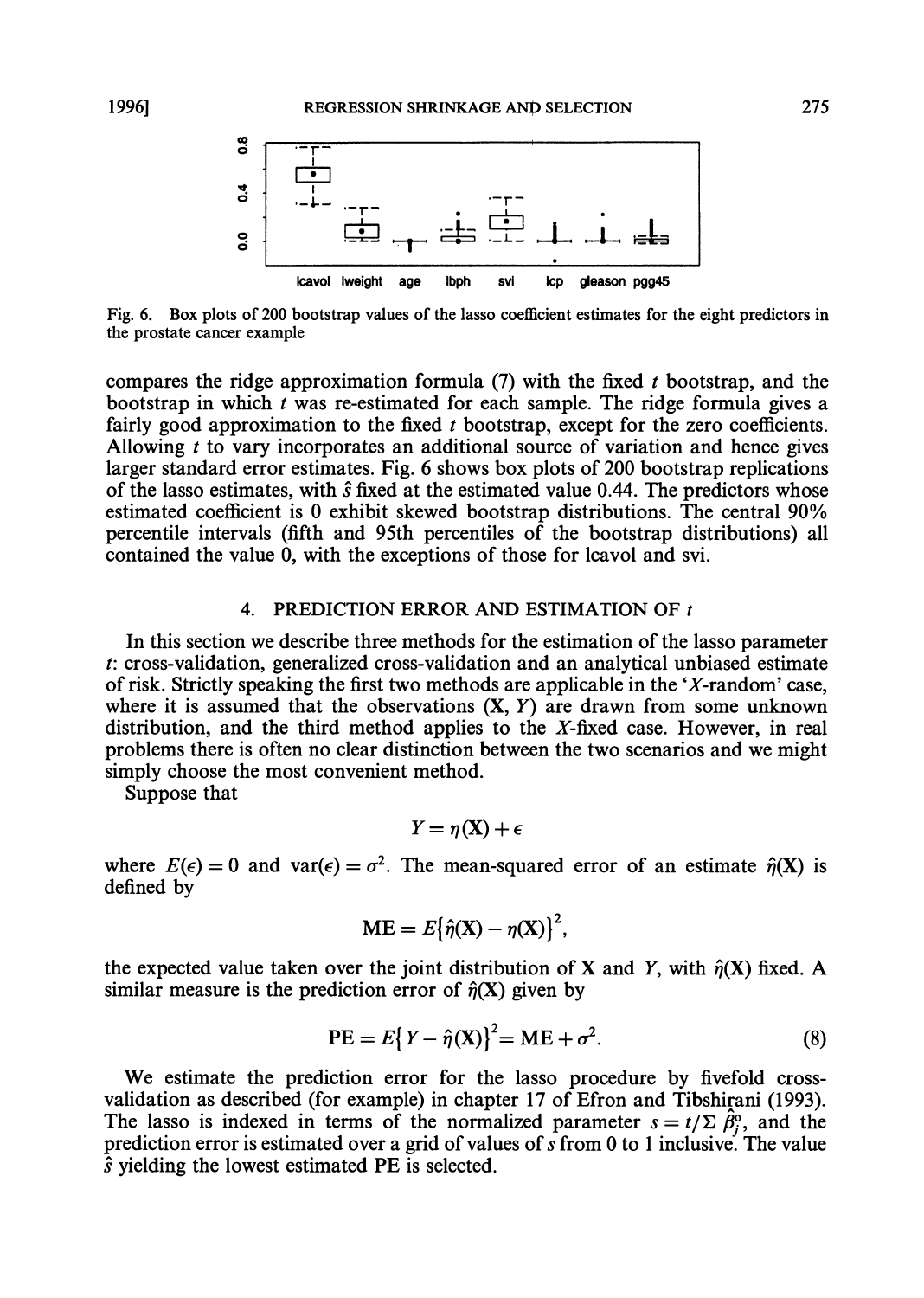Simulation resqlts are reported in terms of ME rather than PE. For the linear models  $n(X) = X\hat{\beta}$  considered in this paper, the mean-squared error has the simple form

$$
ME = (\hat{\beta} - \beta)^{T} V (\hat{\beta} - \beta)
$$

where  $V$  is the population covariance matrix of  $X$ .

**A** second method for estimating t may be derived from a linear approximation to the lasso estimate. We write the constraint  $\Sigma|\beta_j| \leq t$  as  $\Sigma \beta_j^2/|\beta_j| \leq t$ . This constraint is equivalent to adding a Lagrangian penalty  $\lambda \Sigma \beta_i^2/|\beta_j|$  to the residual sum of squares, with  $\lambda$  depending on t. Thus we may write the constrained solution  $\tilde{\beta}$  as the ridge regression estimator

$$
\tilde{\beta} = (\mathbf{X}^{\mathrm{T}} \mathbf{X} + \lambda \mathbf{W}^{-})^{-1} \mathbf{X}^{\mathrm{T}} \mathbf{y}
$$
\n(9)

where  $W = \text{diag}(|\tilde{\beta}_j|)$  and  $W^-$  denotes a generalized inverse. Therefore the number of effective parameters in the constrained fit  $\tilde{\beta}$  may be approximated by

$$
p(t) = \text{tr}\{\mathbf{X}(\mathbf{X}^{\text{T}}\mathbf{X} + \lambda \mathbf{W}^{-})^{-1}\mathbf{X}^{\text{T}}\}.
$$

Letting  $\text{rss}(t)$  be the residual sum of squares for the constrained fit with constraint t, we construct the generalized cross-validation style statistic

$$
GCV(t) = \frac{1}{N} \frac{\text{rss}(t)}{\left\{1 - p(t)/N\right\}^2}.
$$
\n(10)

Finally, we outline a third method based on Stein's unbiased estimate of risk. Suppose that z is a multivariate normal random vector with mean  $\mu$  and variance the identity matrix. Let  $\hat{\mu}$  be an estimator of  $\mu$ , and write  $\hat{\mu} = z + g(z)$  where g is an almost differential function from  $R^p$  to  $R^p$  (see definition 1 of Stein (1981)). Then Stein (1981) showed that

$$
E_{\mu}||\hat{\mu} - \mu||^2 = p + E_{\mu}\left(||g(z)||^2 + 2\sum_{1}^{p} dg_i/dz_i\right).
$$
 (11)

We may apply this result to the lasso estimator (3). Denote the estimated standard error of  $\hat{\beta}_i^{\delta}$  by  $\hat{\tau} = \hat{\sigma}/\sqrt{N}$ , where  $\hat{\sigma}^2 = \Sigma (y_i - \hat{y}_i)^2/(N-p)$ . Then the  $\hat{\beta}_i^{\delta}/\hat{\tau}$  are (conditionally on X) approximately independent standard normal variates, and from equation  $(11)$  we may derive the formula

$$
R\{\hat{\beta}(\gamma)\}\approx \hat{\tau}^2\bigg\{p-2\,\#(j;|\hat{\beta}_j^{\circ}/\hat{\tau}|<\gamma)+\sum_{j=1}^p\,\max(|\hat{\beta}_j^{\circ}/\hat{\tau}|,\,\gamma)^2\bigg\}
$$

as an approximately unbiased estimate of the risk or mean-square error  $E{\hat{\beta}}(\gamma)$  as an approximately unbiased estimate of the risk or mean-square error  $E{\beta(\gamma)} - {\beta}^2$ , where  $\hat{\beta}_j(\gamma) = \text{sign}(\hat{\beta}_j^o)(|\hat{\beta}_j^o/\hat{\tau}| - \gamma)^+$ . Donoho and Johnstone (1994) gave a similar formula in the function estimation setting. Hence an estimate of  $\gamma$  can be obtained as the minimizer of  $R{\{\beta(\gamma)\}}$ :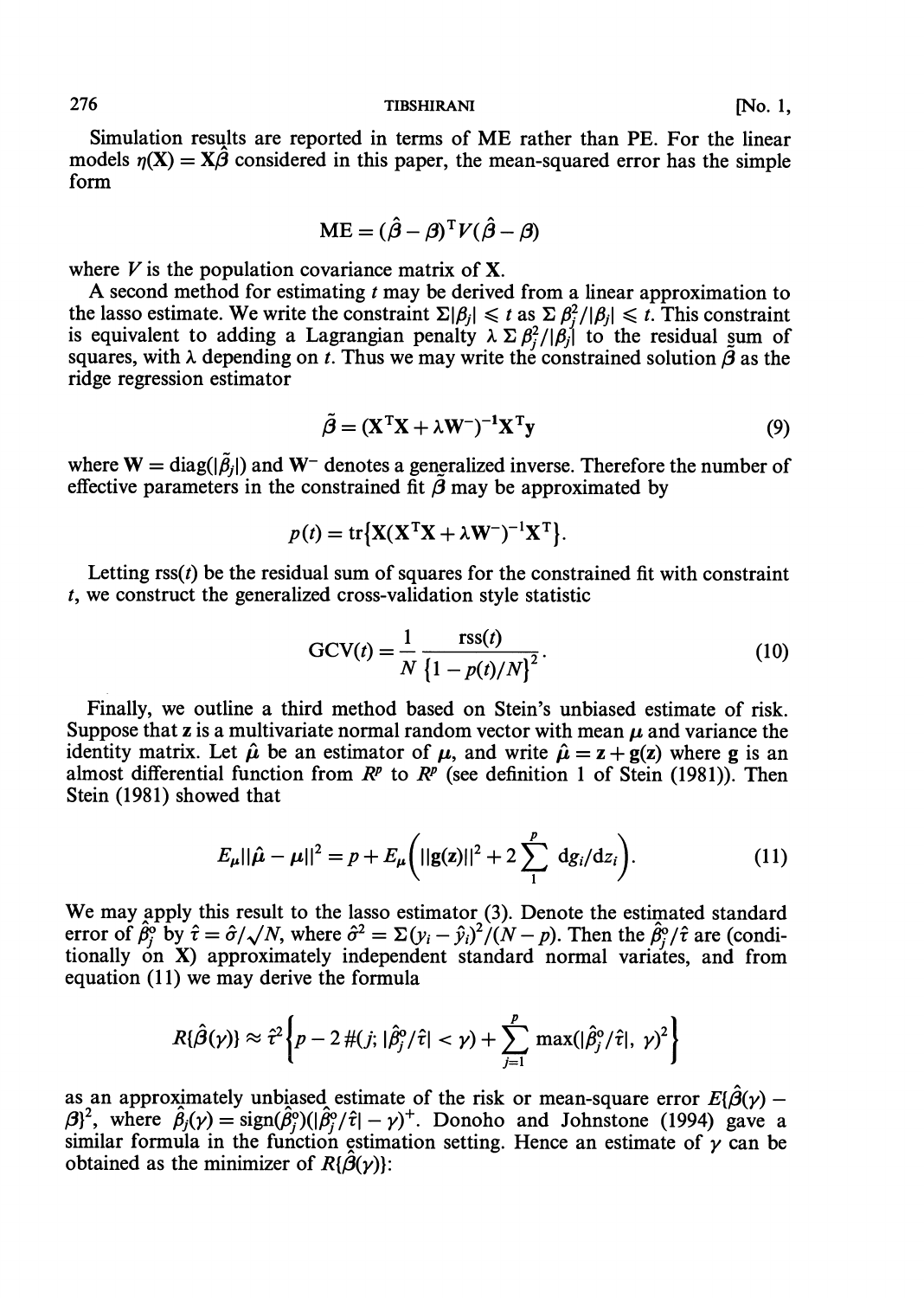$$
\hat{\gamma} = \arg \min_{\gamma \geq 0} [R \{ \hat{\beta}(\gamma) \}]
$$

From this we obtain an estimate of the lasso parameter  $t$ :

$$
\hat{t} = \sum (|\hat{\beta}_j^{\circ}| - \hat{\gamma})^+.
$$

Although the derivation of  $\hat{t}$  assumes an orthogonal design, we may still try to use it in the usual non-orthogonal setting. Since the predictors have been standardized, the optimal value of t is roughly a function of the overall signal-to-noise ratio in the data, and it should be relatively insensitive to the covariance of X. (In contrast, the form of the lasso estimator is sensitive to the covariance and we need to account for it properly.)

The simulated examples in Section *7.2* suggest that this method gives a useful estimate of t. But we can offer only a heuristic argument in favour of it. Suppose that  $X^{T}X = V$  and let  $Z = XV^{-1/2}$ ,  $\theta = \beta V^{-1/2}$ . Since the columns of X are standardized,  $X^T X = V$  and let  $Z = XV^{-1/2}$ ,  $\theta = \beta V^{-1/2}$ . Since the columns of X are standardized, the region  $\Sigma |\theta_j| \le t$  differs from the region  $\Sigma |\theta_j| \le t$  in shape but has roughly the same-sized marginal projections. Therefore the o the same in each instance.

Finally, note that the Stein method enjoys a significant computational advantage over the cross-validation-based estimate of  $t$ . In our experiments we optimized over a grid of 15 values of the lasso parameter  $t$  and used fivefold cross-validation. As a result, the cross-validation approach required *75* applications of the model optimization procedure of Section 6 whereas the Stein method required only one. The requirements of the generalized cross-validation approach are intermediate between the two, requiring one application of the optimization procedure per grid point.

#### **5. LASSO AS BAYES ESTIMATE**

The lasso constraint  $\Sigma|\beta_i| \leq t$  is equivalent to the addition of a penalty term  $\lambda \Sigma|\beta_i|$ to the residual sum of squares (see Murray *et al.* (1981), chapter 5). Now  $|\beta_i|$  is proportional to the (minus) log-density of the double-exponential distribution. As a result we can derive the lasso estimate as the Bayes posterior mode under independent double-exponential priors for the  $\beta_i$ s,

$$
f(\beta_j) = \frac{1}{2\tau} \exp\left(-\frac{|\beta_j|}{\tau}\right)
$$

with  $\tau = 1/\lambda$ .

Fig. *7* shows the double-exponential density (full curve) and the normal density (broken curve); the latter is the implicit prior used by ridge regression. Notice how the double-exponential density puts more mass near 0 and in the tails. This reflects the greater tendency of the lasso to produce estimates that are either large or 0.

# *6.* **ALGORITHMS FOR FINDING LASSO SOLUTIONS**

We fix  $t \ge 0$ . Problem (1) can be expressed as a least squares problem with  $2^p$ inequality constraints, corresponding to the  $2^p$  different possible signs for the  $\beta_i$ s.

277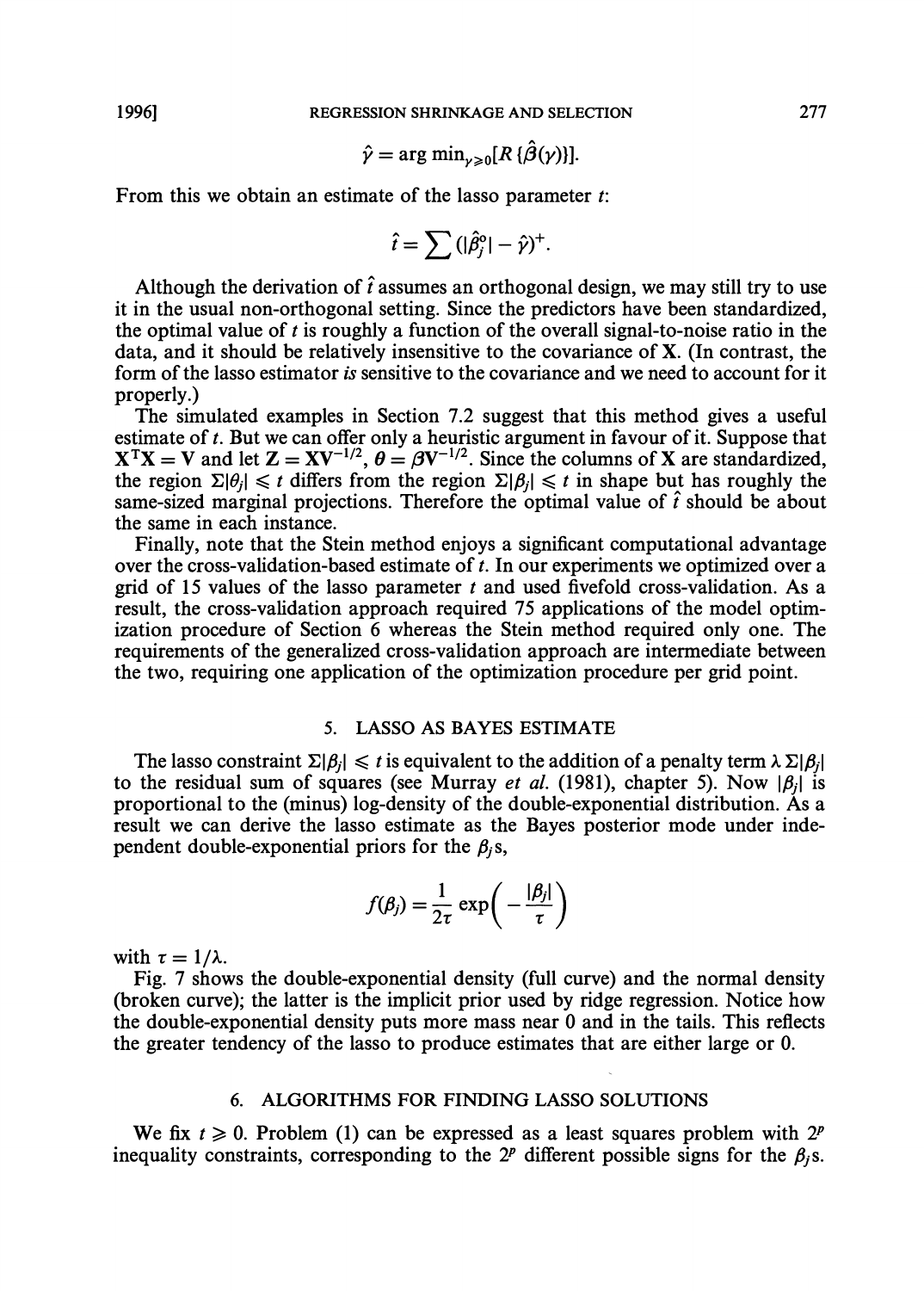[No. 1,



Fig. 7. Double-exponential density  $(-\rightarrow)$  and normal density  $(- - - -)$ : the former is the implicit prior used by the lasso; the latter by ridge regression

Lawson and Hansen (1974) provided the ingredients for a procedure which solves the linear least squares problem subject to a general linear inequality constraint  $G\beta \leq h$ . Here G is an  $m \times p$  matrix, corresponding to m linear inequality constraints on the pvector  $\beta$ . For our problem, however,  $m = 2^p$  may be very large so that direct application of this procedure is not practical. However, the problem can be solved by introducing the inequality constraints sequentially, seeking a feasible solution satisfying the so-called Kuhn-Tucker conditions (Lawson and Hansen, 1974). We outline the procedure below.

thine the procedure below.<br>Let  $g(\beta) = \sum_{i=1}^{N} (y_i - \sum_j \beta_j x_{ij})^2$ , and let  $\delta_i$ ,  $i = 1, 2, ..., 2^p$  be the p-tuples of the form  $(\pm 1, \pm 1, \ldots, \pm 1)$ . Then the condition  $\Sigma |\beta_j| \leq t$  is equivalent to  $\delta_i^T \beta \leq t$ for all *i*. For a given  $\beta$ , let  $E = \{i: \delta_i^T \beta = t\}$  and  $S = \{i: \delta_i^T \beta < t\}$ . The set *E* is the equality set, corresponding to those constraints which are exactly met, whereas *S* is the slack set, corresponding to those constraints for which equality does not hold. Denote by  $G_E$  the matrix whose rows are  $\delta_i$  for  $i \in E$ . Let 1 be a vector of 1s of length equal to the number of rows of  $G_E$ .

The following algorithm starts with  $E = \{i_0\}$  where  $\delta_{i_0} = \text{sign}(\hat{\beta})$ ,  $\hat{\beta}$  being the overall least squares estimate. It solves the least squares problem subject to  $\delta_{i_0}^T \beta \leq t$ and then checks whether  $\Sigma|\beta_i| \leq t$ . If so, the computation is complete; if not, the violated constraint is added to E and the process is continued until  $\Sigma|\beta_i| \leq t$ .

Here is an outline of the algorithm.

- (a) Start with  $E = \{i_0\}$  where  $\delta_{i_0} = \text{sign}(\hat{\beta}^0)$ ,  $\hat{\beta}^0$  being the overall least squares estimate.
- (b) Find  $\hat{\beta}$  to minimize  $g(\beta)$  subject to  $G_E\beta \leq t$ **1**.
- (c) While  $\{\Sigma|\hat{\beta}_i| > t\},\$
- (d) add *i* to the set E where  $\delta_i = \text{sign}(\hat{\beta})$ . Find  $\hat{\beta}$  to minimize  $g(\beta)$  subject to  $G_E\beta \leq t1$ .

This procedure must always converge in a finite number of steps since one element is added to the set E at each step, and there is a total of  $2^p$  elements. The final iterate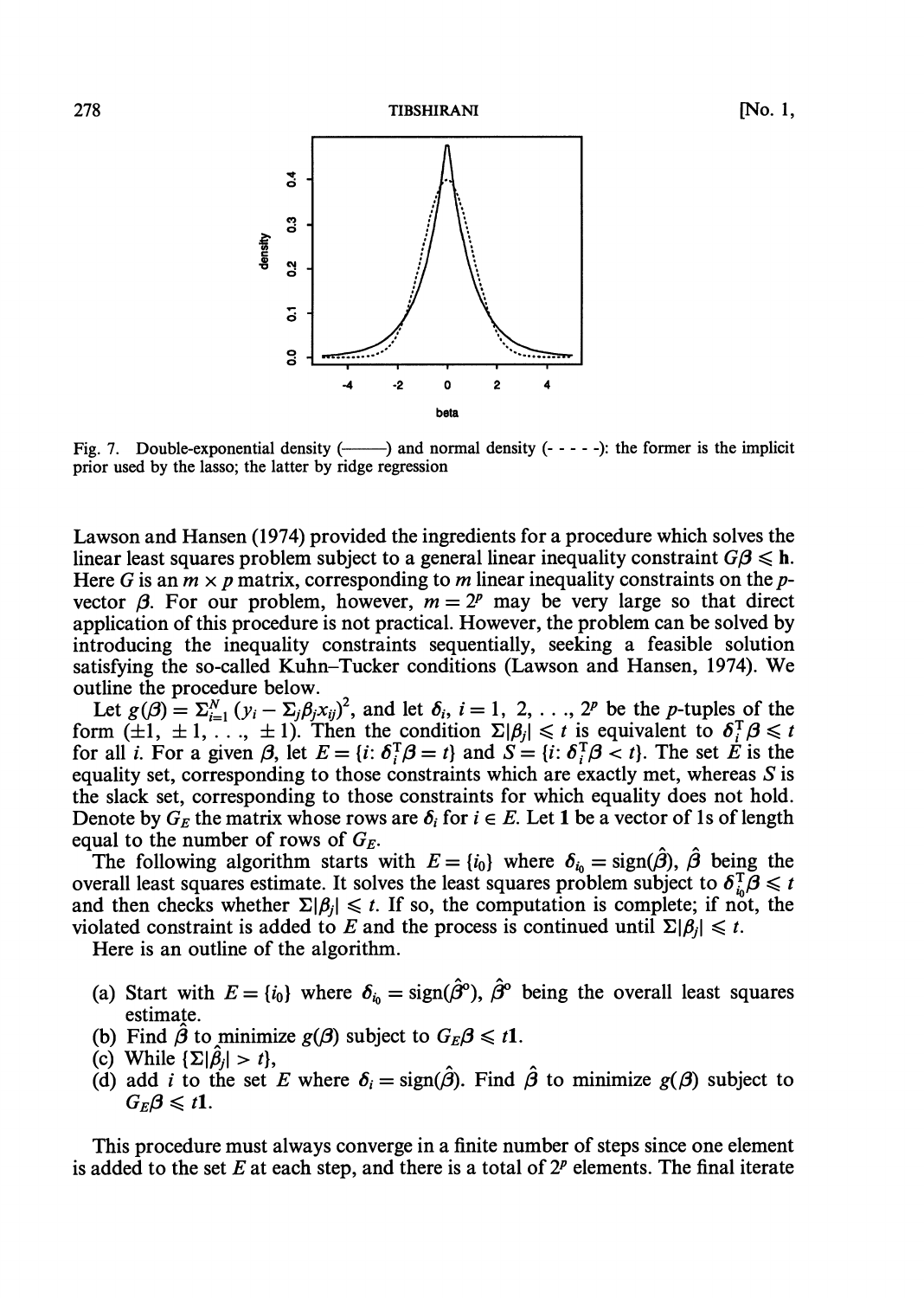| Method                               | Median mean-squared<br>error | Average no. of<br>0 coefficients | Average $\hat{s}$ |
|--------------------------------------|------------------------------|----------------------------------|-------------------|
| Least squares                        | 2.79(0.12)                   | 0.0                              |                   |
| Lasso (cross-validation)             | 2.43(0.14)                   | 3.3                              | 0.63(0.01)        |
| Lasso (Stein)                        | 2.07(0.10)                   | 2.6                              | 0.69(0.02)        |
| Lasso (generalized cross-validation) | 1.93(0.09)                   | 2.4                              | 0.73(0.01)        |
| Garotte                              | 2.29(0.16)                   | 3.9                              |                   |
| Best subset selection                | 2.44(0.16)                   | 4.8                              |                   |
| Ridge regression                     | 3.21(0.12)                   | 0.0                              |                   |

**TABLE 3** *Results* **for** *example It* 

**?Standard errors are given in parentheses.** 

is a solution to the original problem since the Kuhn-Tucker conditions are satisfied for the sets  $E$  and  $S$  at convergence.

**A** modification of this procedure removes elements from E in step (d) for which the equality constraint is not satisfied. This is more efficient but it is not clear how to establish its convergence.

The fact that the algorithm must stop after at most  $2<sup>p</sup>$  iterations is of little comfort if  $p$  is large. In practice we have found that the average number of iterations required is in the range  $(0.5p, 0.75p)$  and is therefore quite acceptable for practical purposes.

**A** completely different algorithm for this problem was suggested by David Gay. A completely different algorithm for this problem was suggested by David Gay.<br>We write each  $\beta_j$  as  $\beta_j^+ - \beta_j^-$ , where  $\beta_j^+$  and  $\beta_j^-$  are non-negative. Then we solve the least squares problem with the constraints  $\beta_j^+ \geq 0$ ,  $\beta_j^- \geq 0$  and  $\Sigma \beta_j^+ + \Sigma_j \beta_j^- \leq t$ . In this way we transform the original problem (p variables,  $2^p$  constraints) to a new problem with more variables (2p) but fewer constraints (2p + 1). One can show that this new problem has the same solution as the original problem.

Standard quadratic programming techniques can be applied, with the convergence assured in  $2p + 1$  steps. We have not extensively compared these two algorithms but in examples have found that the second algorithm is usually (but not always) a little faster than the first.

#### **7. SIMULATIONS**

#### 7.1. Outline

In the following examples, we compare the full least squares estimates with the lasso, the non-negative garotte, best subset selection and ridge regression. We used fivefold cross-validation to estimate the regularization parameter in each case. For best subset selection, we used the 'leaps' procedure in the S language, with fivefold cross-validation to estimate the best subset size. This procedure is described and studied in Breiman and Spector (1992) who recommended fivefold or tenfold crossvalidation for use in practice.

For completeness, here are the details of the cross-validation procedure. The best subsets of each size are first found for the original data set: call these  $S_0, S_1, \ldots, S_n$ . (S<sub>0</sub> represents the null nodel; since  $\bar{y} = 0$  the fitted values are 0 for this model.) Denote the full training set by  $T$ , and the cross-validation training and test sets by  $T-T^{\nu}$  and  $T^{\nu}$ , for  $\nu = 1, 2, \ldots, 5$ . For each cross-validation fold  $\nu$ , we find the best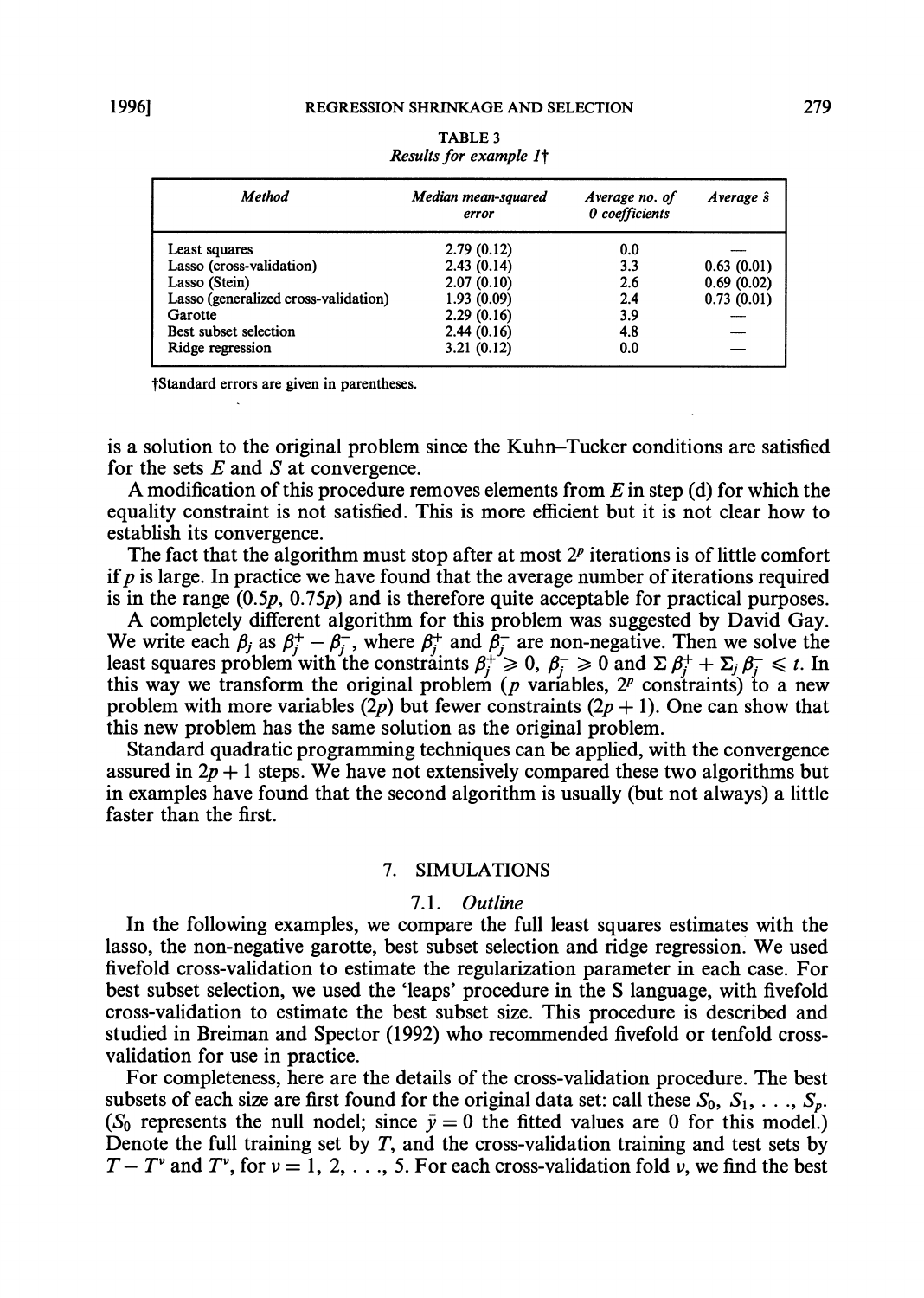#### **TIBSHIRANI**

*Most frequent models selected by the lasso (generalized cross-validation) in example I* 

| Proportion |  |  |
|------------|--|--|
| 0.055      |  |  |
| 0.050      |  |  |
| 0.045      |  |  |
| 0.045      |  |  |
|            |  |  |
| 0.025      |  |  |
|            |  |  |

subsets of each size for the data  $T - T^{\nu}$ : call these  $S_0^{\nu}, S_1^{\nu}, \ldots, S_{\nu}^{\nu}$ . Let PE<sup>v</sup>(*J*) be the prediction error when  $S_{J}^{\nu}$  is applied to the test data  $T^{\nu}$ , and form the estimate

PE(*J*) = 
$$
\frac{1}{5} \sum_{\nu=1}^{5} PE^{\nu}(J)
$$
. (12)

We find the  $\hat{J}$  that minimizes PE(*J*) and our selected model is  $S_{\hat{J}}$ . This is not the same as estimating the prediction error of the fixed models  $S_0$ ,  $S_1$ , ...,  $S_p$  and then choosing the one with the smallest prediction error. This latter procedure is described in Zhang (1993) and Shao (1992), and can lead to inconsistent model selection unless the cross-validation test set  $T^{\nu}$  grows at an appropriate asymptotic rate.

#### 7.2. **Example** 1

In this example we simulated 50 data sets consisting of 20 observations from the model

$$
y = \boldsymbol{\beta}^{\mathrm{T}} \mathbf{x} + \sigma \boldsymbol{\epsilon},
$$

where  $\beta = (3, 1.5, 0, 0, 2, 0, 0, 0)^T$  and  $\epsilon$  is standard normal. The correlation between  $x_i$  and  $x_j$  was  $\rho^{i-j}$  with  $\rho = 0.5$ . We set  $\sigma = 3$ , and this gave a signal-to-noise ratio of approximately 5.7. Table **3** shows the mean-squared errors over 200 simulations from this model. The lasso performs the best, followed by the garotte and ridge regression.

Estimation of the lasso parameter by generalized cross-validation seems to perform best, a trend that we find is consistent through all our examples. Subset

| <b>TABLE 5</b>                               |  |  |  |  |  |
|----------------------------------------------|--|--|--|--|--|
| Most frequent models selected by all-subsets |  |  |  |  |  |
| regression in example 1                      |  |  |  |  |  |

| Model             | Proportion                       |
|-------------------|----------------------------------|
| 125<br>15<br>1257 | 0.240<br>0.200<br>0.095<br>0.040 |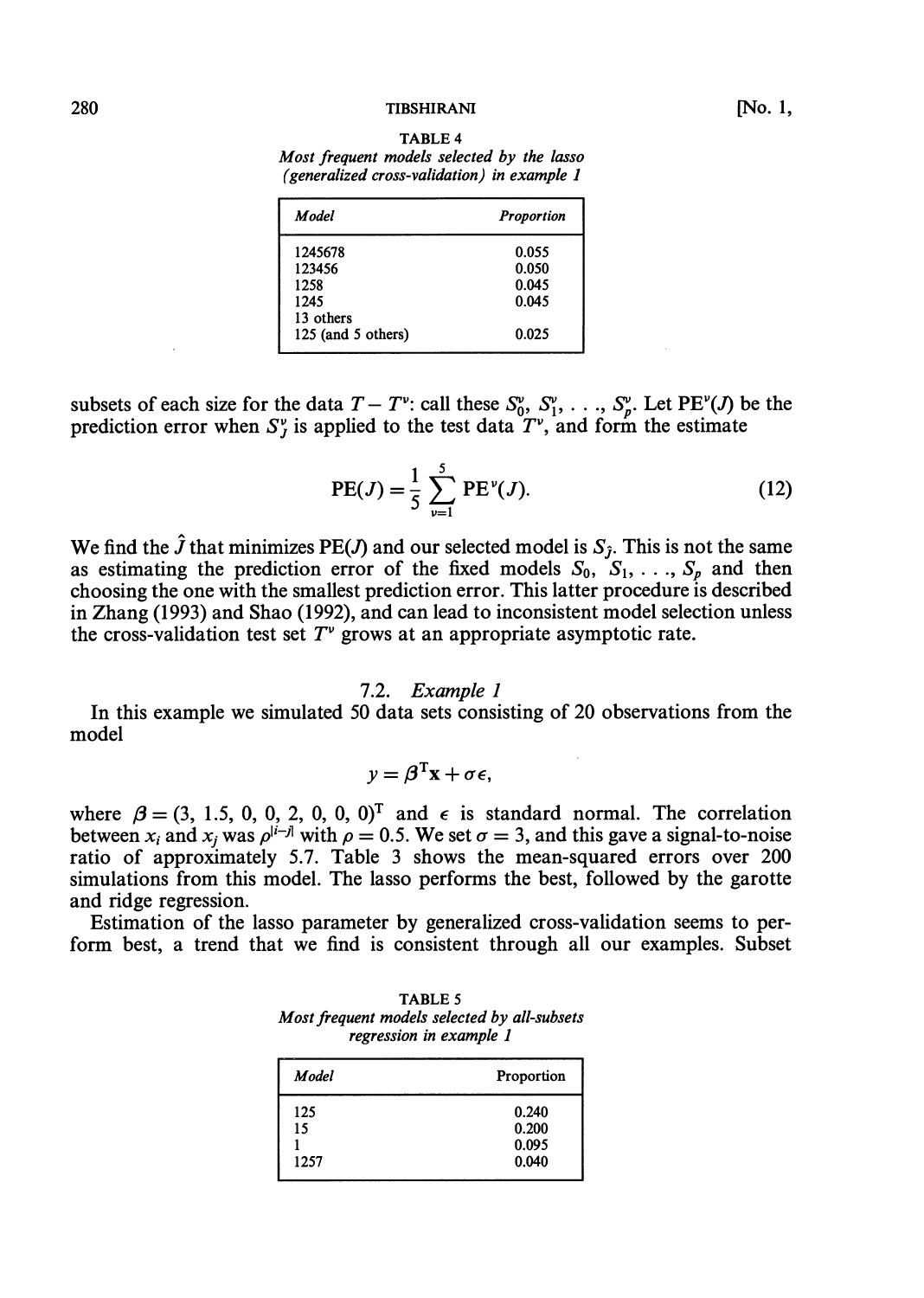

Fig. 8. Estimates for the eight coefficients in example 1, excluding the intercept: ........., true coefficients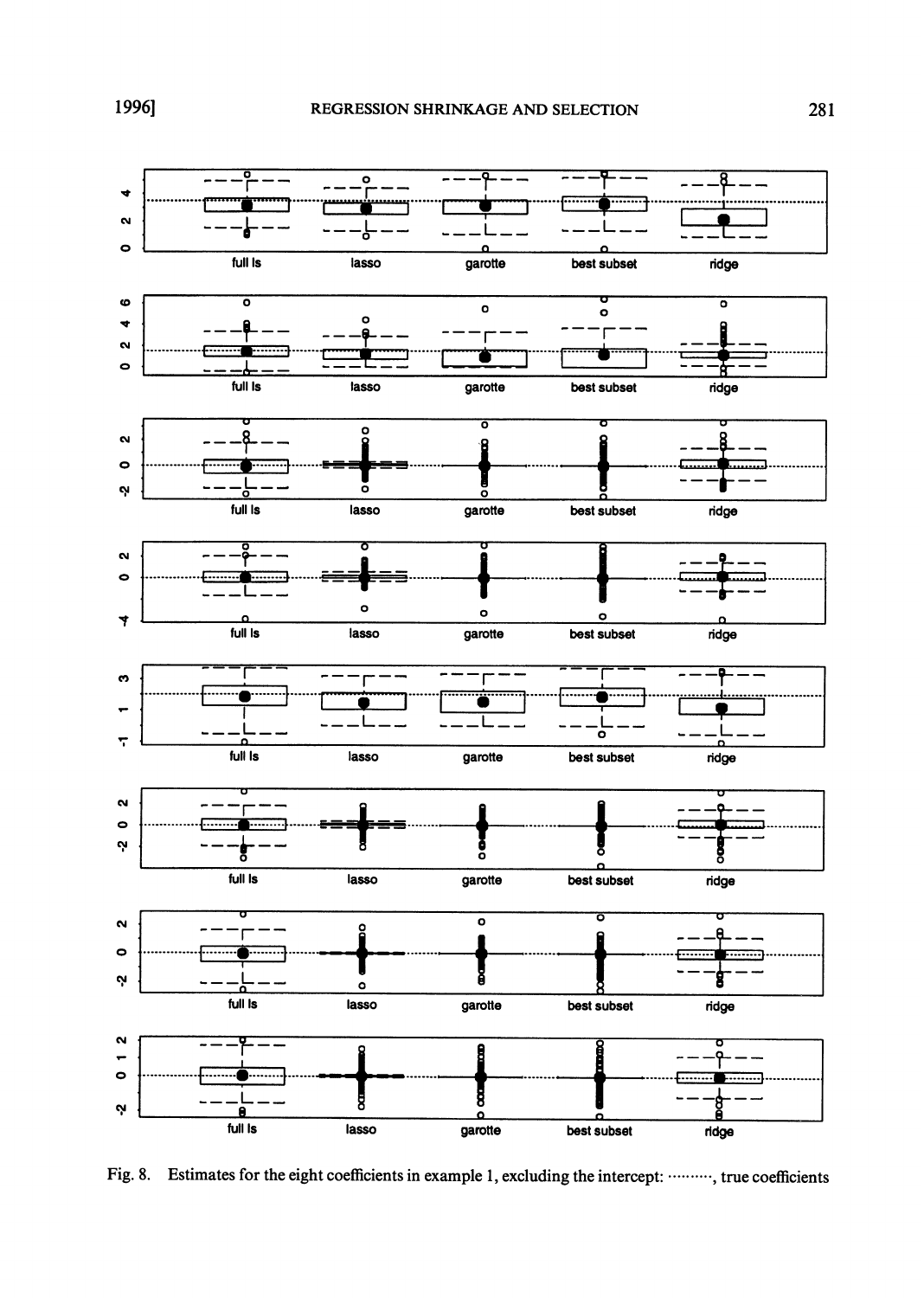TIBSHIRANI

| $\epsilon$<br><b>Method</b>          | Median mean-squared<br>error | Average no. of<br>0 coefficients | Average $\hat{s}$ |
|--------------------------------------|------------------------------|----------------------------------|-------------------|
| Least squares                        | 6.50(0.64)                   | 0.0                              |                   |
| Lasso (cross-validation)             | 5.30(0.45)                   | 3.0                              | 0.50(0.03)        |
| Lasso (Stein)                        | 5.85 (0.36)                  | 2.7                              | 0.55(0.03)        |
| Lasso (generalized cross-validation) | 4.87(0.35)                   | 2.3                              | 0.69(0.23)        |
| Garotte                              | 7.40 (0.48)                  | 4.3                              |                   |
| Subset selection                     | 9.05(0.78)                   | 5.2                              |                   |
| Ridge regression                     | 2.30(0.22)                   | 0.0                              |                   |
|                                      |                              |                                  |                   |

TABLE 6 *Results* **for** *example 2-f* 

?Standard errors are given in parentheses.

selection picks approximately the correct number of zero coefficients (5), but suffers from too much variability as shown in the box plots of Fig. 8.

Table 4 shows the five most frequent models (non-zero coefficients) selected by the lasso (with generalized cross-validation): although the correct model (1, 2, 5) was chosen only 2.5% of the time, the selected model contained (1, 2, 5) 95.5% of the time. The most frequent models selected by subset regression are shown in Table 5. The correct model is chosen more often (24% of the time), but subset selection can also underfit: the selected model contained (1, 2, 5) only 53.5% of the time.

#### 7.3. *Example* 2

The second example is the same as example 1, but with  $\beta_i = 0.85$ ,  $\forall j$  and  $\sigma = 3$ ; the signal-to-noise ratio was approximately 1.8. The results in Table 6 show that ridge regression does the best by a good margin, with the lasso being the only other method to outperform the full least squares estimate.

#### 7.4. *Example* 3

For example 3 we chose a set-up that should be well suited for subset selection. The model is the same as example 1, but with  $\beta = (5, 0, 0, 0, 0, 0, 0, 0)$  and  $\sigma = 2$  so that the signal-to-noise ratio was about 7.

The results in Table 7 show that the garotte and subset selection perform the best,

| Method                               | Median mean-squared<br>error | Average no. of<br>0 coefficients | Average $\hat{s}$ |
|--------------------------------------|------------------------------|----------------------------------|-------------------|
| Least squares                        | 2.89(0.04)                   | 0.0                              |                   |
| Lasso (cross-validation)             | 0.89(0.01)                   | 3.0                              | 0.50(0.03)        |
| Lasso (Stein)                        | 1.26(0.02)                   | 2.6                              | 0.70(0.01)        |
| Lasso (generalized cross-validation) | 1.02(0.02)                   | 3.9                              | 0.63(0.04)        |
| Garotte                              | 0.52(0.01)                   | 5.5                              |                   |
| Subset selection                     | 0.64(0.02)                   | 6.3                              |                   |
| Ridge regression                     | 3.53(0.05)                   | 0.0                              |                   |

TABLE 7 *Results* **for** *example* **3-f** 

?Standard errors are given in parentheses.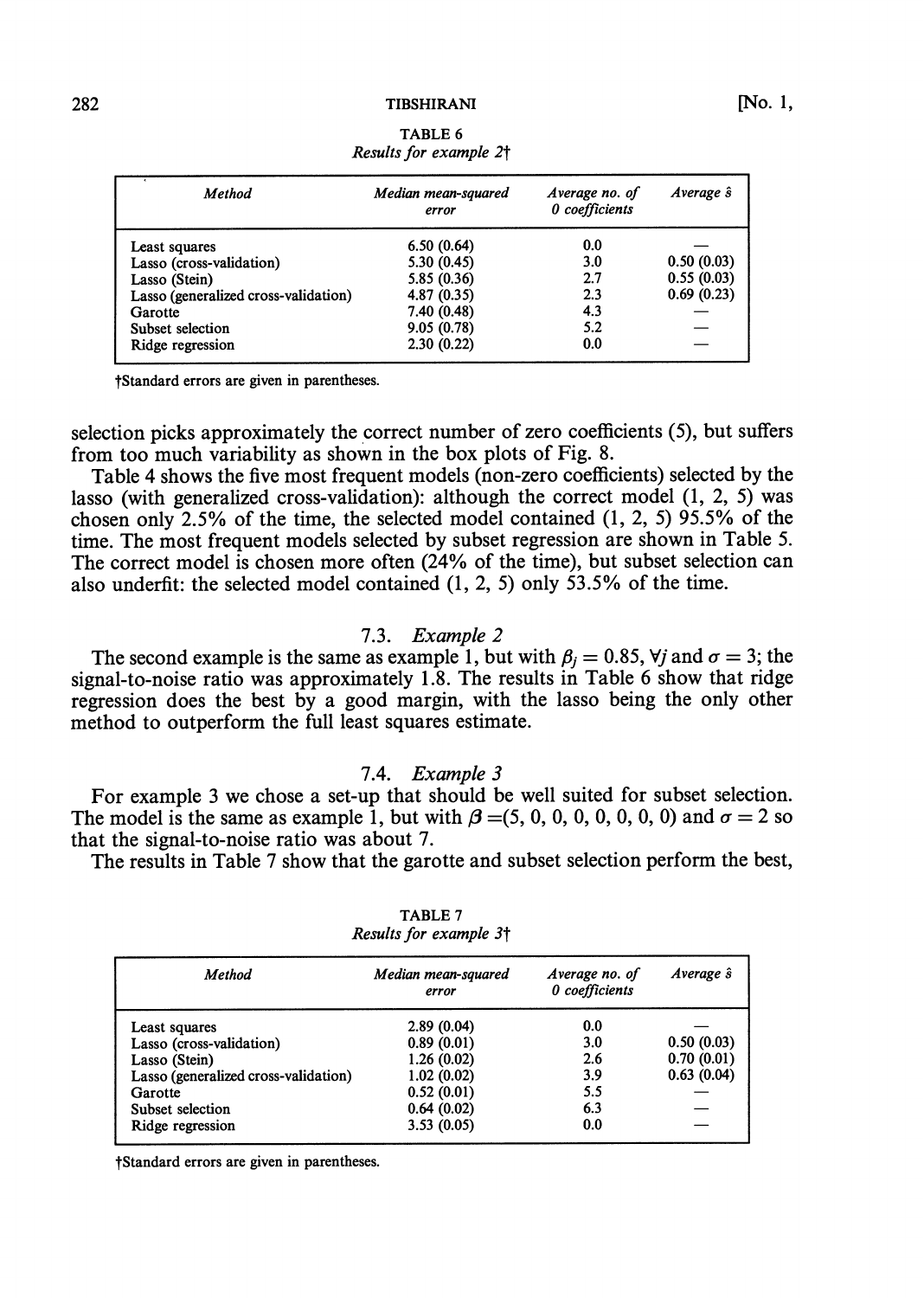| <b>Method</b>                        | Median mean-squared<br>error | Average no. of<br>0 coefficients | Average s  |
|--------------------------------------|------------------------------|----------------------------------|------------|
| Least squares                        | 137.3(7.3)                   | 0.0                              |            |
| Lasso (Stein)                        | 80.2(4.9)                    | 14.4                             | 0.55(0.02) |
| Lasso (generalized cross-validation) | 64.9(2.3)                    | 13.6                             | 0.60(0.88) |
| Garotte                              | 94.8 (3.2)                   | 22.9                             |            |
| Ridge regression                     | 57.4(1.4)                    | 0.0                              |            |

**TABLE 8** *Results* **for** *example 4-f* 

**?Standard errors are given in parentheses.** 

followed closely by the lasso. Ridge regression does poorly and has a higher meansquared error than do the full least squares estimates.

#### 7.5. Example 4

In this example we examine the performance of the lasso in a bigger model. We simulated 50 data sets each having 100 observations and 40 variables (note that best subsets regression is generally considered impractical for  $p > 30$ . We defined predictors  $x_{ii} = z_{ii} + z_i$  where  $z_{ii}$  and  $z_i$  are independent standard normal variates. This induced a pairwise correlation of 0.5 among the predictors. The coefficient vector was  $\beta = (0, 0, \ldots, 0, 2, 2, \ldots, 2, 0, 0, \ldots, 0, 2, 2, \ldots, 2)$ , there being 10 repeats in each block. Finally we defined  $y = \beta^{T}x + 15\epsilon$  where  $\epsilon$  was standard normal. This produced a signal-to-noise ratio of roughly 9. The results in Table 8 show that the ridge regression performs the best, with the lasso (generalized crossvalidation) a close second.

The average value of the lasso coefficients in each of the four blocks of 10 were 0.50 (0.06), 0.92 (0.07), 1.56 (0.08) and 2.33 (0.09). Although the lasso only produced 14.4 zero coefficients on average, the average value of **3** (0.55) was close to the true proportion of 0s (0.5).

# **8. APPLICATION TO GENERALIZED REGRESSION MODELS**

The lasso can be applied to many other models: for example Tibshirani (1994) described an application to the proportional hazards model. Here we briefly explore the application to generalized regression models.

Consider any model indexed by a vector parameter  $\beta$ , for which estimation is carried out by maximization of a function  $I(\beta)$ ; this may be a log-likelihood function or some other measure of fit. To apply the lasso, we maximize  $l(\beta)$  under the constraint  $\Sigma |\beta_i| \leq t$ . It might be possible to carry out this maximization by a general (non-quadratic) programming procedure. Instead, we consider here models for which a quadratic approximation to  $l(\beta)$  leads to an iteratively reweighted least squares (IRLS) procedure for computation of **P.** Such a procedure is equivalent to a Newton-Raphson algorithm. Using this approach, we can solve the constrained problem by iterative application of the lasso algorithm, within an IRLS loop. Convergence of this procedure is not ensured in general, but in our limited experience it has behaved quite well.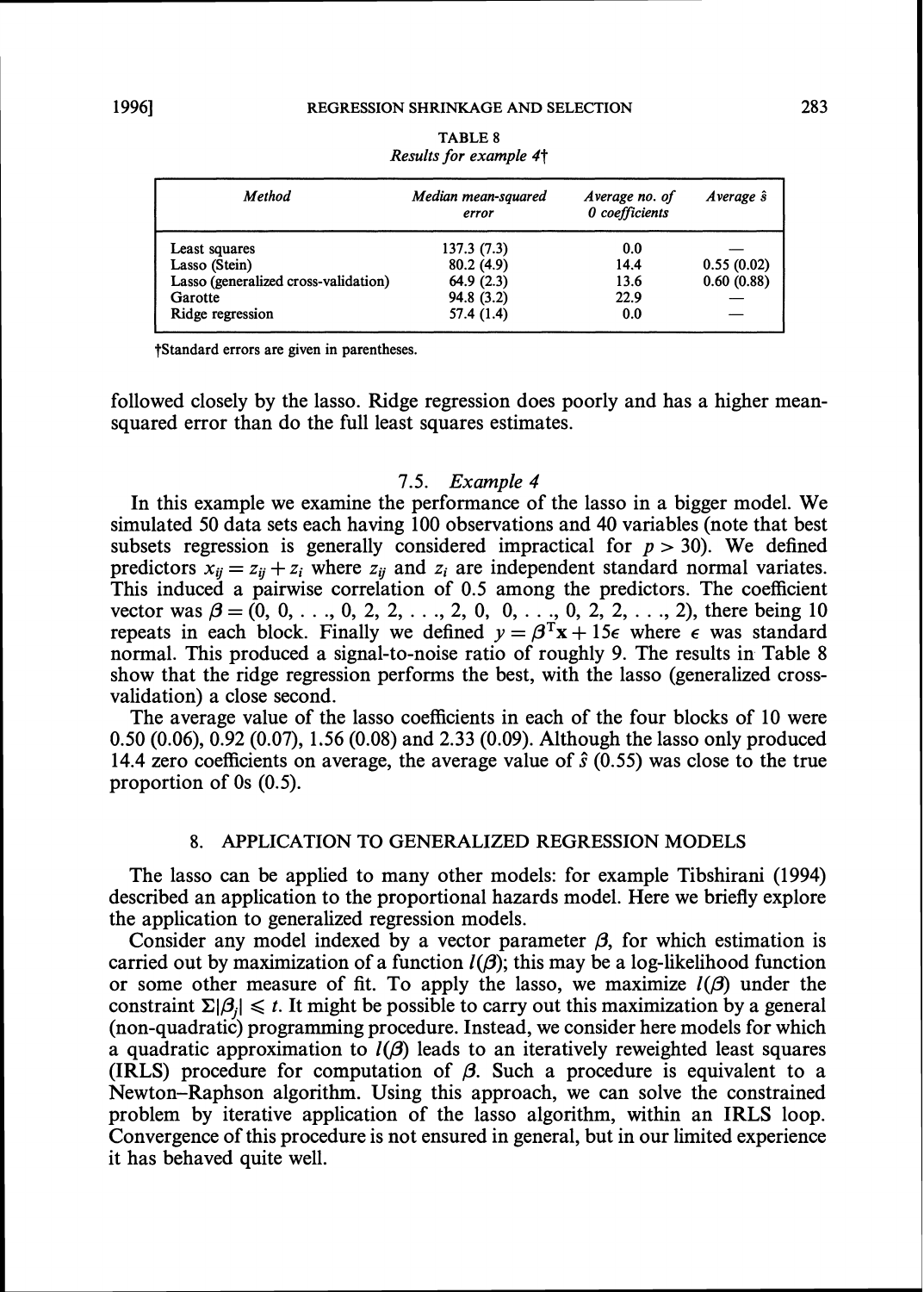#### 8.1. *Logistic Regression*

For illustration we applied the lasso to the logistic regression model for binary data. We used the kyphosis data, analysed in Hastie and Tibshirani (1990), chapter 10. The response is kyphosis (0 = absent, 1 = present); the predictors  $x_1 \equiv$  age,  $x_2 \equiv$ number of vertebrae levels and  $x_3 \equiv$  starting vertebrae level. There are 83 observations. Since the predictor effects are known to be non-linear, we included squared terms in the model after centring each of the variables. Finally, the columns of the data matrix were standardized.

The linear logistic fitted model is

$$
-2.64 + 0.83x_1 + 0.77x_2 - 2.28x_3 - 1.55x_1^2 + 0.03x_2^2 - 1.17x_3^2.
$$

Backward stepwise deletion, based on Akaike's information criterion, dropped the  $x_2^2$ -term and produced the model

$$
-2.64 + 0.84x_1 + 0.80x_2 - 2.28x_3 - 1.54x_1^2 - 1.16x_3^2.
$$

The lasso chose  $\hat{s} = 0.33$ , giving the model

$$
-1.42 + 0.03x_1 + 0.31x_2 - 0.48x_3 - 0.28x_1^2.
$$

Convergence, defined as the  $||\hat{\beta}^{new} - \hat{\beta}^{old}||^2 < 10^{-6}$ , was obtained in five iterations.

# **9. SOME FURTHER EXTENSIONS**

We are currently exploring two quite different applications of the lasso idea. One application is to tree-based models, as reported in LeBlanc and Tibshirani (1994). Rather than prune a large tree as in the classification and regression tree approach of Breiman *et* al. (1984), we use the lasso idea to shrink it. This involves a constrained least squares operation much like that in this paper, with the parameters being the mean contrasts at each node. A further set of constraints is needed to ensure that the shrunken model is a tree. Results reported in LeBlanc and Tibshirani (1994) suggest that the shrinkage procedure gives more accurate trees than pruning, while still producing interpretable subtrees.

A different application is to the multivariate adaptive regression splines (MARS) proposal of Friedman (1991). The MARS approach is an adaptive procedure that builds a regression surface by sum of products of piecewise linear basis functions of the individual regressors. The MARS algorithm builds a model that typically includes basis functions representing main effects and interactions of high order. Give the adaptively chosen bases, the MARS fit is simply a linear regression onto these bases. A backward stepwise procedure is then applied to eliminate less important terms.

In on-going work with Trevor Hastie, we are developing a special lasso-type algorithm to grow and prune a MARS model dynamically. Hopefully this will produce more accurate MARS models which also are interpretable.

The lasso idea can also be applied to ill-posed problems, in which the predictor matrix is not full rank. Chen and Donoho (1994) reported some encouraging results for the use of lasso-style constraints in the context of function estimation via wavelets.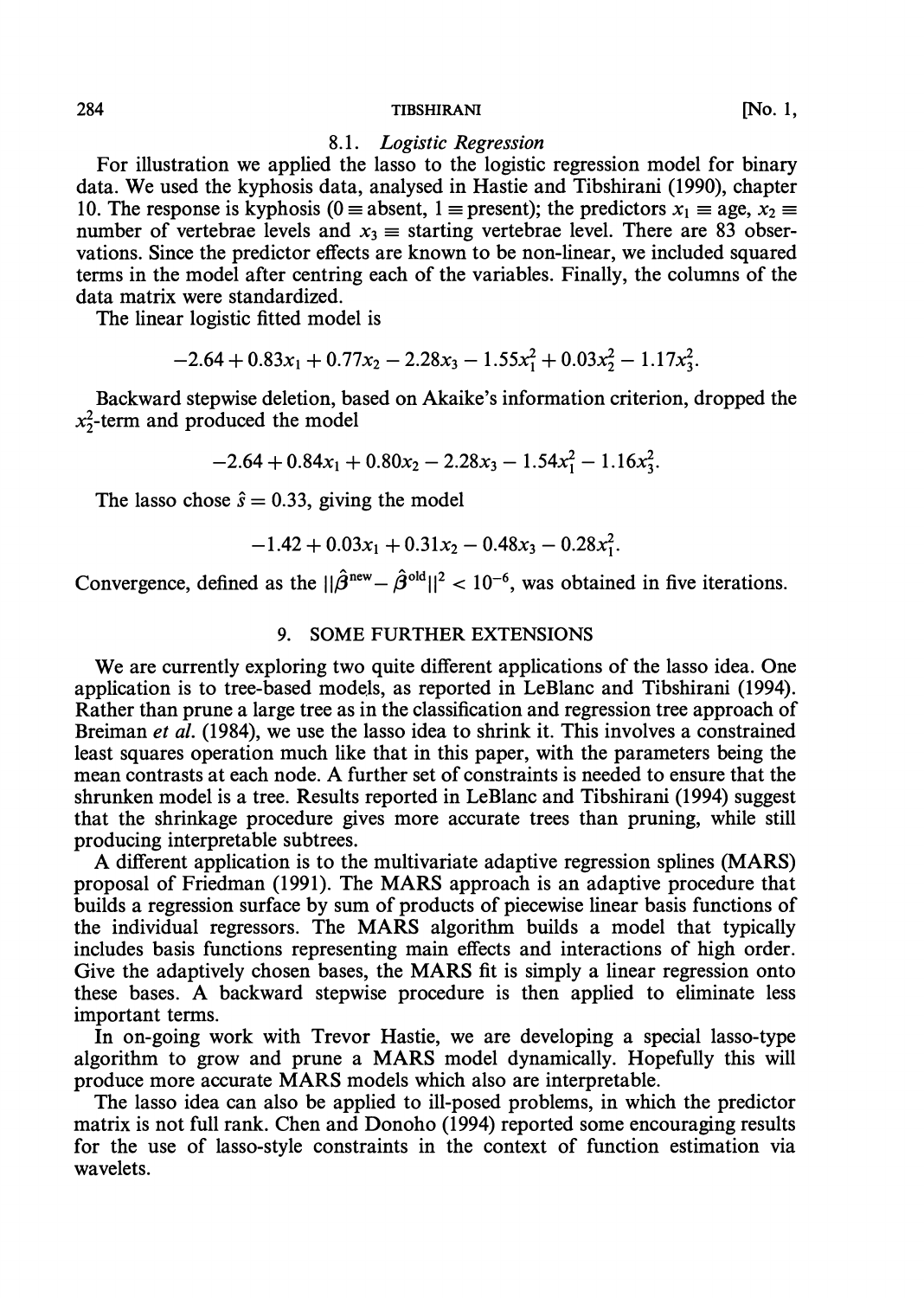# **10. RESULTS ON SOFT THRESHOLDING**

Consider the special case of an orthonormal design  $X<sup>T</sup>X = I$ . Then the lasso estimate has the form

$$
\hat{\beta}_j = \text{sign}(\hat{\beta}_j^{\circ}) (|\hat{\beta}_j^{\circ}| - \gamma)^+.
$$
\n(13)

This is called a 'soft threshold' estimator by Donoho and Johnstone (1994); they applied this estimator to the coefficients of a wavelet transform of a function measured with noise. They then backtransformed to obtain a smooth estimate of the function. Donoho and Johnstone proved many optimality results for the soft threshold estimator and then translated these results into optimality results for function estimation.

Our interest here is not in function estimation but in the coefficients themselves. We give one of Donoho and Johnstone's results here. It shows that asymptotically the soft threshold estimator (lasso) comes as close as subset selection to the performance of an ideal subset selector- one that uses information about the actual parameters.

Suppose that

$$
y_i = \beta \mathbf{x}^i + \epsilon_i
$$

where  $\epsilon_i \sim N(0, \sigma^2)$  and the design matrix is orthonormal. Then we can write

$$
\hat{\beta}_j^{\rm o} = \beta_j + \sigma z_j \tag{14}
$$

where  $z_i \sim N(0, \sigma^2)$ .

We consider estimation of  $\beta$  under squared error loss, with risk

$$
R(\hat{\beta}, \beta) = E||\hat{\beta} - \beta||^2.
$$

Consider the family of diagonal linear projections

$$
T_{\text{DP}}(\hat{\beta}^{\text{o}}, \delta) = (\delta_j \hat{\beta}_j)_{j=1}^p \qquad \delta \in \{0, 1\}.
$$
 (15)

This estimator either keeps or kills a parameter  $\hat{\beta}_j^{\circ}$ , i.e. it does subset selection. Now This estimator either keeps of kins a parameter  $p_j$ , i.e. it does subset selection. Now<br>we incur a risk of  $\sigma^2$  if we use  $\hat{\beta}_j^0$ , and  $\beta_j^2$  if we use an estimate of 0 instead. Hence the ideal choice of  $\delta_j$  is  $I(|\beta_j| > \sigma)$ , i.e. we keep only those predictors whose true coefficient is larger than the noise level. Call the risk of this estimator  $R_{\text{DP}}$ : of course this estimator cannot be constructed since the  $\beta_i$  are unknown. Hence  $R_{\text{DP}}$  is a lower bound on the risk that we can hope to attain.

Donoho and Johnstone (1994) proved that the hard threshold (subset selection) estimator  $\tilde{\beta}_j = \hat{\beta}_i^{\circ} I(|\hat{\beta}_j^{\circ}| > \gamma)$  has risk

$$
R(\tilde{\beta}, \beta) \leq (2 \log p + 1) (\sigma^2 + R_{\text{DP}}). \tag{16}
$$

Here  $\gamma$  is chosen as  $\sigma(2 \log n)^{1/2}$ , the choice giving smallest asymptotic risk. They also showed that the soft threshold estimator (13) with  $\gamma = \sigma(2 \log n)^{1/2}$  achieves the same asymptotic rate.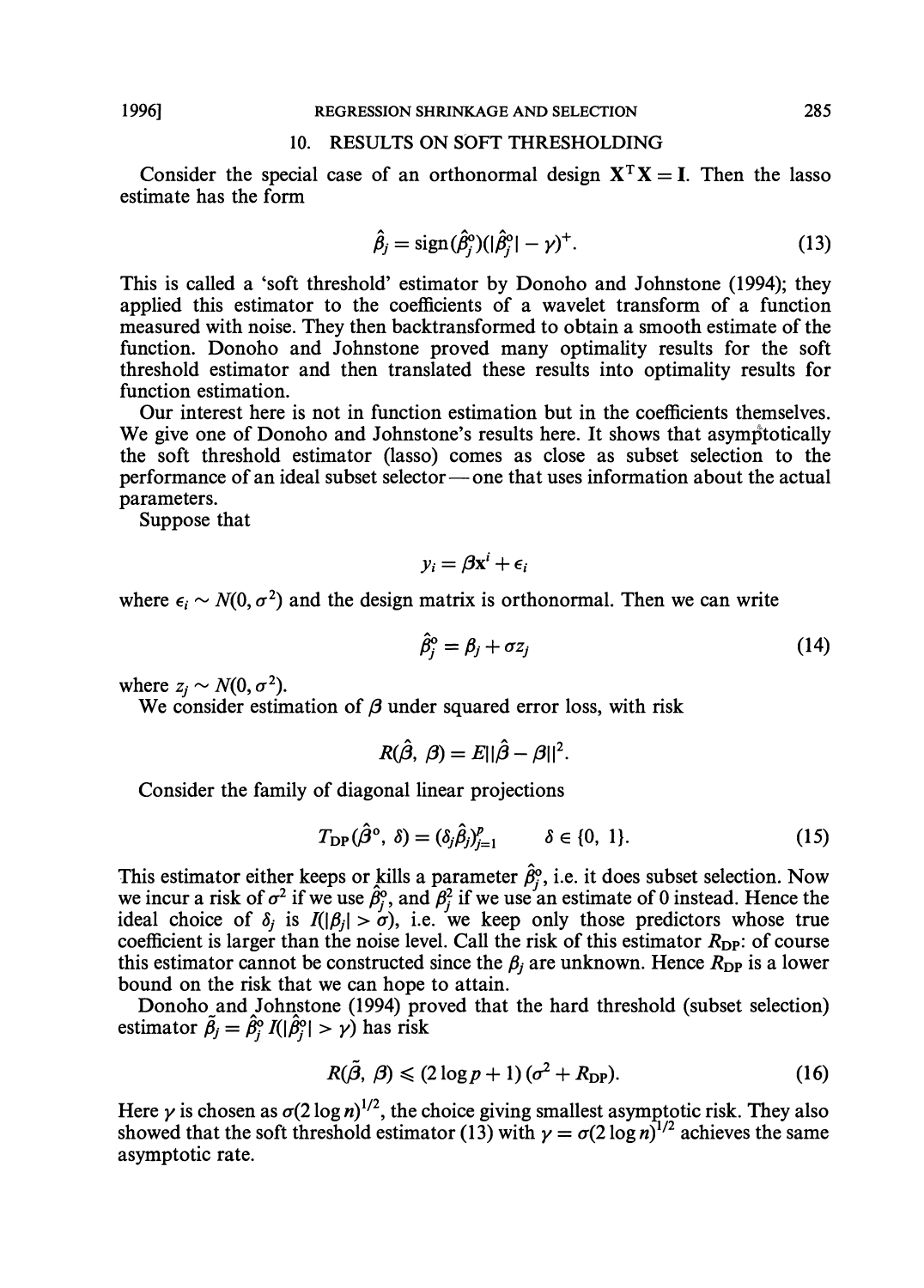These results lend some support to the potential utility of the lasso in linear models. However, the important differences between the various approaches tend to occur for correlated predictors, and theoretical results such as those given here seem to be more difficult to obtain in that case.

# 11. DISCUSSION

In this paper we have proposed a new method (the lasso) for shrinkage and selection for regression and generalized regression problems. The lasso does not focus on subsets but rather defines a continuous shrinking operation that can produce coefficients that are exactly 0. We have presented some evidence in this paper that suggests that the lasso is a worthy competitor to subset selection and ridge regression. We examined the relative merits of the methods in three different scenarios:

- (a) small number of large  $effects$  -subset selection does best here, the lasso not quite as well and ridge regression does quite poorly;
- (b) small to moderate number of moderate-sized effects-the lasso does best, followed by ridge regression and then subset selection;
- (c) large number of small effects-ridge regression does best by a good margin, followed by the lasso and then subset selection.

Breiman's garotte does a little better than the lasso in the first scenario, and a little worse in the second two scenarios. These results refer to prediction accuracy. Subset selection, the lasso and the garotte have the further advantage (compared with ridge regression) of producing interpretable submodels.

There are many other ways to carry out subset selection or regularization in least squares regression. The literature is increasing far too fast to attempt to summarize it in this short space so we mention only a few recent developments. Computational advances have led to some interesting proposals, such as the Gibbs sampling approach of George and McCulloch (1993). They set up a hierarchical Bayes model and then used the Gibbs sampler to simulate a large collection of subset models from the posterior distribution. This allows the data analyst to examine the subset models with highest posterior probability and can be carried out in large problems.

Frank and Friedman (1993) discuss a generalization of ridge regression and subset selection, through the addition of a penalty of the form  $\lambda \Sigma_i |\beta_i|^q$  to the residual sum of squares. This is equivalent to a constraint of the form  $\Sigma_i |\beta_i|^q \le t$ ; they called this the 'bridge'. The lasso corresponds to  $q = 1$ . They suggested that joint estimation of the  $\beta_i$ s and q might be an effective strategy but do not report any results.

Fig. 9 depicts the situation in two dimensions. Subset selection corresponds to  $q \rightarrow 0$ . The value  $q = 1$  has the advantage of being closer to subset selection than is ridge regression  $(q = 2)$  and is also the smallest value of q giving a convex region. Furthermore, the linear boundaries for  $q = 1$  are convenient for optimization.

The encouraging results reported here suggest that absolute value constraints might prove to be useful in a wide variety of statistical estimation problems. Further study is needed to investigate these possibilities.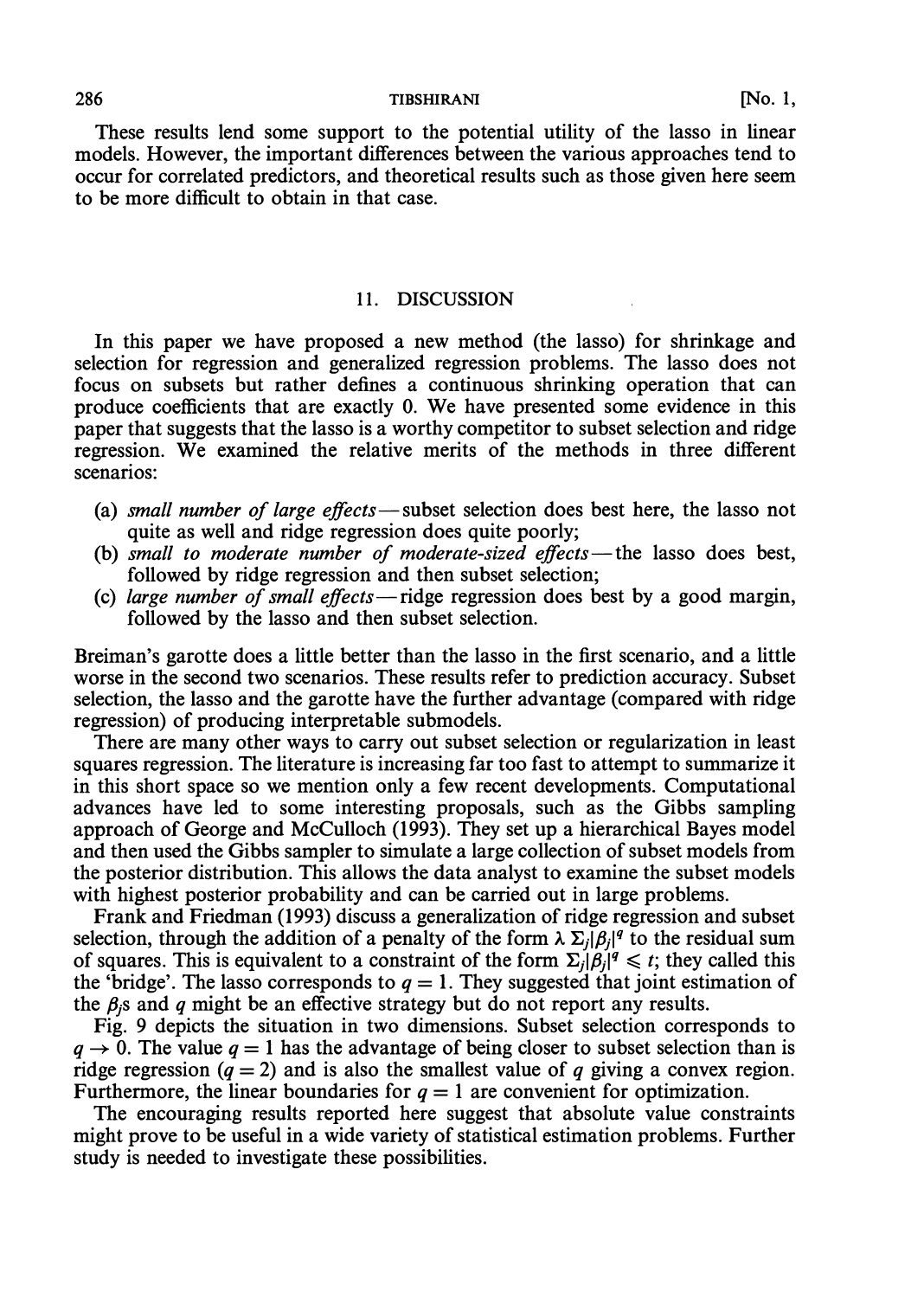

Fig. 9. Contours of constant value of  $\Sigma_i|\beta_i|^q$  for given values of q: (a)  $q = 4$ ; (b)  $q = 2$ ; (c)  $q = 1$ ; (d)  $q = 0.5$ ; (e)  $q = 0.1$ 

# **12. SOFTWARE**

Public domain and S-PLUS language functions for the lasso are available at the Statlib archive at Carnegie Mellon University. There are functions for linear models, generalized linear models and the proportional hazards model. To obtain them, use file transfer protocol to lib.stat.cmu.edu and retrieve the file S/lasso, or send an electronic mail message to statlib@lib.stat.cmu.edu with the message send lasso from S.

# **ACKNOWLEDGEMENTS**

I would like to thank Leo Breiman for sharing his garotte paper with me before publication, Michael Carter for assistance with the algorithm of Section 6 and David Andrews for producing Fig. **3** in MATHEMATICA. I would also like to acknowledge enjoyable and fruitful discussions with David Andrews, Shaobeng Chen, Jerome Friedman, David Gay, Trevor Hastie, Geoff Hinton, Iain Johnstone, Stephanie Land, Michael Leblanc, Brenda MacGibbon, Stephen Stigler and Margaret Wright. Comments by the Editor and a referee led to substantial improvements in the manuscript. This work was supported by a grant from the Natural Sciences and Engineering Research Council of Canada.

#### **REFERENCES**

- Breiman, L. (1993) Better subset selection using the nonnegative garotte. *Technical Report.* University of California, Berkeley.
- Breiman, L., Friedman, J., Olshen, R. and Stone, C. (1984) *Classification and Regression Trees.*  Belmont: Wadsworth.
- Breiman, L, and Spector, P. (1992) Submodel selection and evaluation in regression: the x-random case. *Znt. Statist. Rev., 60,* 291-319.

Chen, S. and Donoho, D. (1994) Basis pursuit. In 28th Asilomar Conf. Signals, Systems Computers, *Asilomar.* 

Donoho, D. and Johnstone, I. (1994) Ideal spatial adaptation by wavelet shrinkage. *Biometrika,* 81, 425455.

Donoho, D. L., Johnstone, I. M., Hoch, J. C. and Stern, **A.** S. (1992) Maximum entropy and the nearly black object (with discussion). J. *R. Statist. Soc.* B, *54,* 41-81.

- Donoho, D. L., Johnstone, I. M., Kerkyacharian, *G.* and Picard, D. (1995) Wavelet shrinkage; asymptopia? *J. R. Statist. Soc.* B, *57,* 301-337.
- Efron, B. and Tibshirani, R. (1993) *An Introduction to the Bootstrap.* London: Chapman and Hall.
- Frank, I. and Friedman, J. (1993) **A** statistical view of some chemometrics regression tools (with discussion). *Technometrics,* 35, 109-148.
- Friedman, J. (1991) Multivariate adaptive regression splines (with discussion). *Ann. Statist., 19,* 1-141.